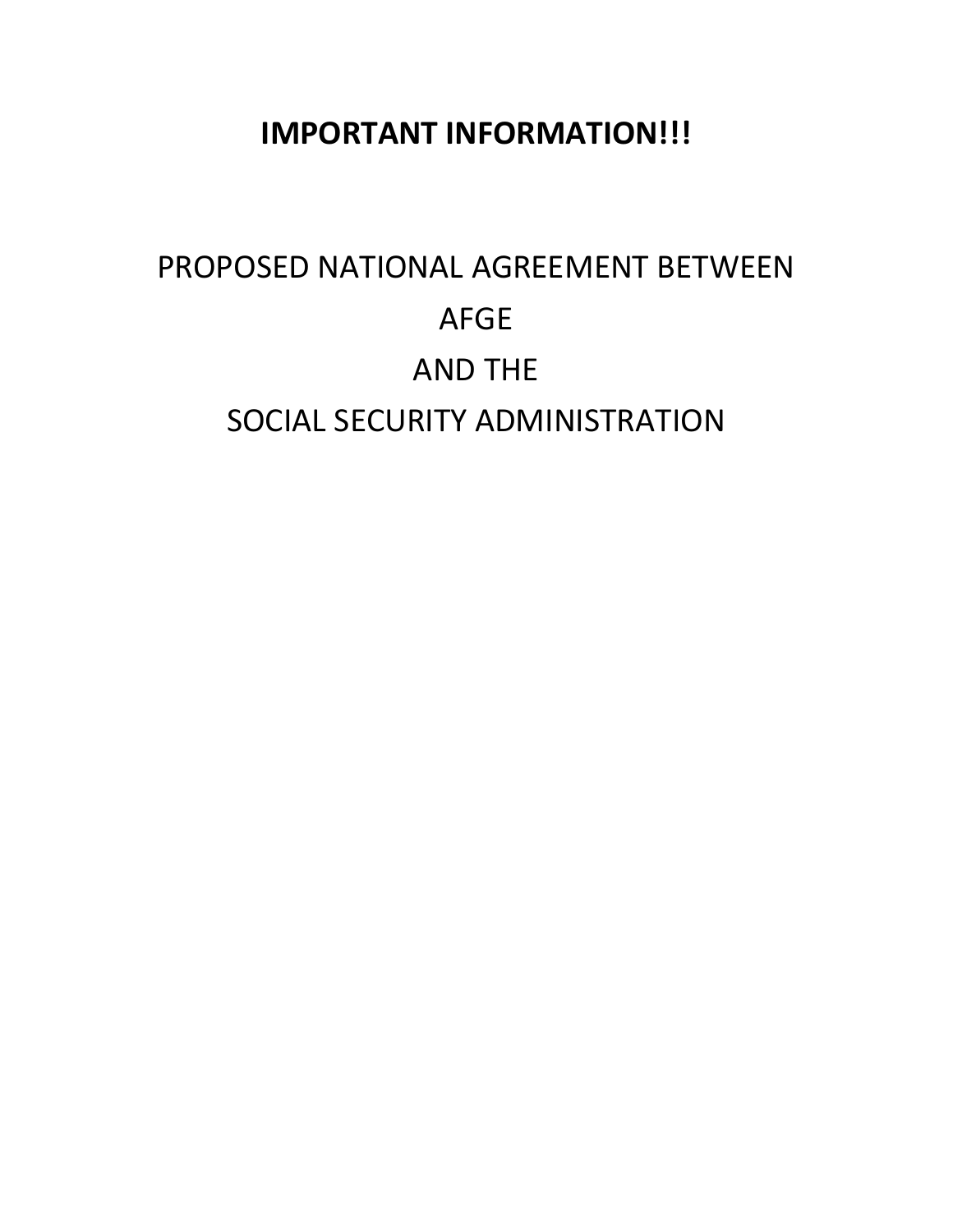**The proposed new contract contains many changes but a few of the sections/Articles were "rolled over" meaning both parties agreed to use the same language in the new contract.**

**For your information, and for comparison, you can view both the 2012 National Agreement as well as the proposed Ratification copy of the new agreement at the Office of Labor Management Employee Relations (OLMER) website at :**

## *<http://humanresources.ba.ssa.gov/olmer/default.htm>*

|                                | The following 2012 Agreement articles were rolled:        |
|--------------------------------|-----------------------------------------------------------|
| Preamble                       |                                                           |
|                                | Recognition of Coverage of This Agreement                 |
| <b>Management Rights</b>       |                                                           |
| Article 2                      | Union Rights and Responsibilities                         |
| Article 12                     | <b>Recycling and Going Green</b>                          |
| Article 28                     | Classification                                            |
| Article 33<br><b>Employees</b> | Temporary, Probationary, Part-Time Permanent and Seasonal |
| Article 34                     | <b>Employee Disability Compensation (OWCP)</b>            |
| Article 35                     | <b>Employee Assistance and Counseling</b>                 |
| Article 36                     | <b>Research Programs and Demonstrative Projects</b>       |
| Article 37                     | <b>Tests and Employee Selection Process</b>               |
| Article 38                     | Multiligual/Bilingual Employees                           |
|                                |                                                           |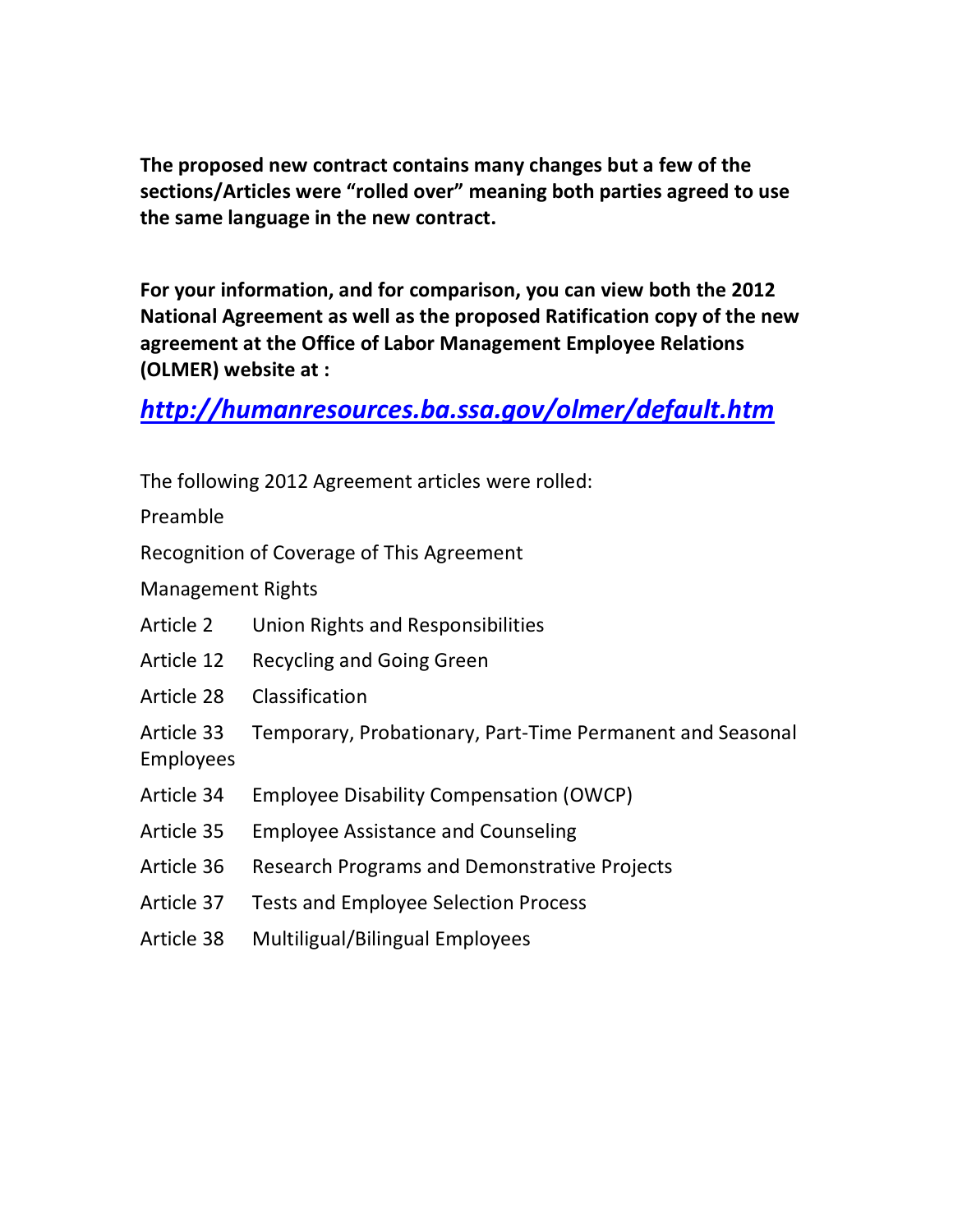**The following Articles have had changes, some minor. Some of these articles have more to do with how the union operates but MOST have to do with conditions of your employment that greatly affect your ability to: DO YOUR JOB, EARN AND USE LEAVE, EARN PROMOTIONS, BE ELIGIBLE FOR AWARDS, DSIPUTE DISCIPLINARY ACTIONS, AND CONTACT AND REQUEST ASSISTANCE FROM YOUR UNION REPRESENTATIVES.**

**We have only included substantive changes and not the entire articles in this newsletter. As stated before, to view complete agreement language please visit the OLMER website at:**

## **<http://humanresources.ba.ssa.gov/olmer/default.htm>**

| <b>Changes:</b><br>the orientation                                   | Copy of Weingarten Rights will no longer be provided in<br>package.                                                                 |
|----------------------------------------------------------------------|-------------------------------------------------------------------------------------------------------------------------------------|
| care providers                                                       | The Agency will continue to provide information on health<br>through available technology.                                          |
| administrative needs exist. The<br>than a 1 year".                   | Records shall be retained only as long as such<br>Agency omitted no "longer                                                         |
| check and/or                                                         | No emergency payments for missing or undelivered salary<br>lost or stolen salary check.                                             |
| Impact:<br>representation at a<br>This is huge as most new employees | New employees will not be informed of their right to<br>formal meeting with management.<br>are not aware of their                   |
| rights.                                                              |                                                                                                                                     |
| removed after 1<br>records could be kept longer                      | In the past, records that were placed in your 7B file were<br>year. The agency language allows that<br>(usually not in your favor). |

#### *Article 3 Employee Rights*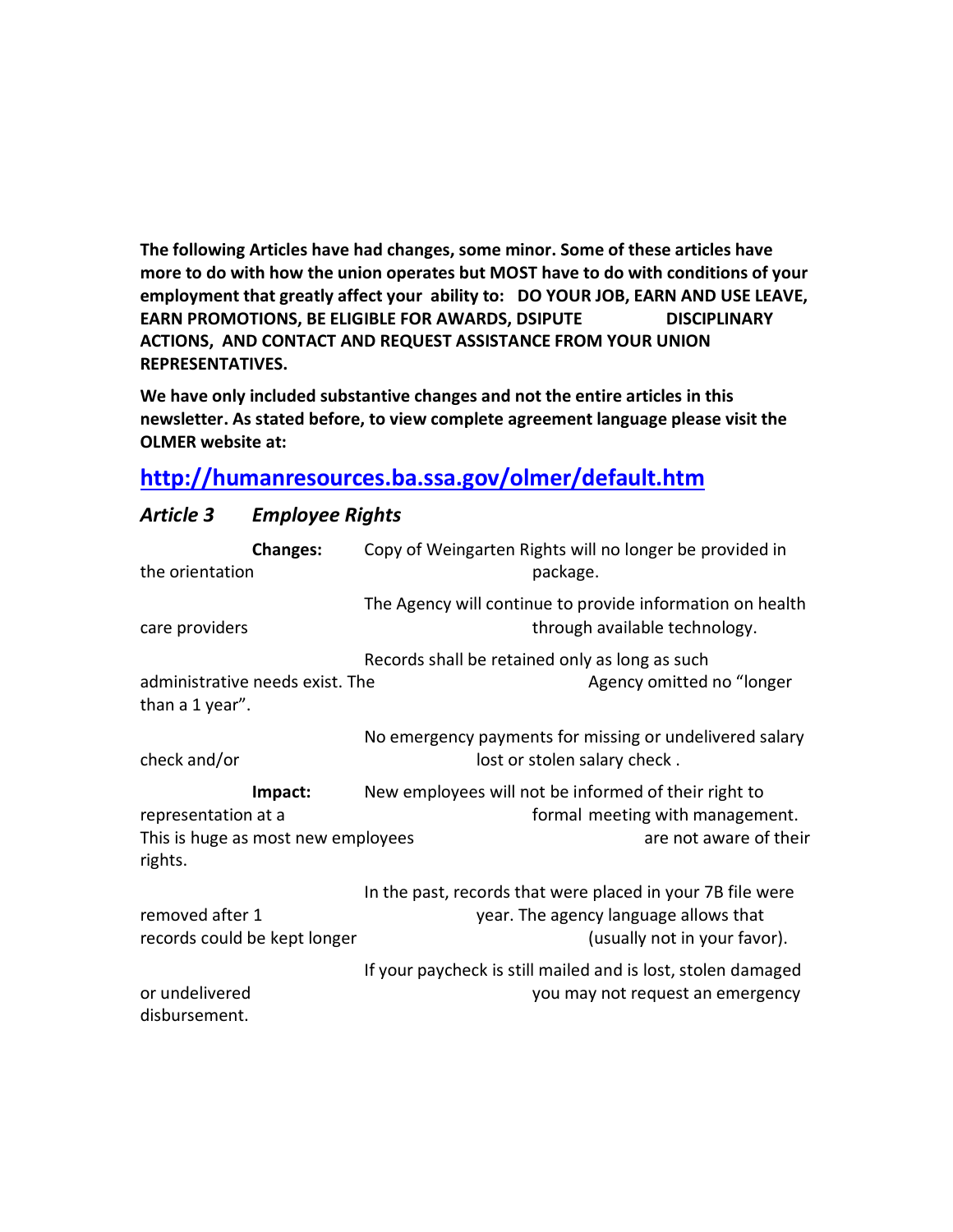## *Article 4 Negotiations During the Term of the Agreement on Management Initiated*

**Changes:** In areas where the Union and the Agency are co-located (in the same building/ area) management will decide where the bargaining is to take place. In other instances bargaining will be done VIA technology.

The Agency will no longer pay travel expenses for union negotiators.

**Impact:** The Union bargains your working conditions. From how overtime is assigned to how floor plans and seating is a seating is handled. Bargaining is like playing poker. It is hard to bargain with others when you can't cannot be a set of the cannot be read body language, expressions, etc.

## *Article 5 Union Initiated Mid-Term Bargaining*

| <b>Changes:</b>                               | Mid Term (MT) negotiations are only conducted at the                        |                                           |
|-----------------------------------------------|-----------------------------------------------------------------------------|-------------------------------------------|
| <b>General Committee</b>                      |                                                                             | level (The General Committee is comprised |
| of the president or appointee from            |                                                                             | each component; OHA                       |
| WBDOC, PC, FO'S OQA, HQ) Components cannot in |                                                                             | invoke MT                                 |
| bargaining on their own.                      |                                                                             |                                           |
|                                               | Bargaining has been reduced from 3 to 2 days.                               |                                           |
|                                               | The Agency will no longer pay travel and per diem for                       |                                           |
| union negotiators.                            |                                                                             |                                           |
|                                               | The Agency and the Union share the costs for bargaining                     |                                           |
| activities including                          |                                                                             | mediators and the Federal Service Impasse |
| Panel.                                        |                                                                             |                                           |
|                                               | The site and the appropriate technology to conduct                          |                                           |
| bargaining is the choice                      |                                                                             | of management.                            |
| Impact:                                       | The Union's bargaining power has been severely                              |                                           |
| diminished which results in a                 |                                                                             | harder time representing our              |
| bargaining unit and in preventing             |                                                                             |                                           |
|                                               | implementation of policies that can severely impact your day to day working |                                           |
| conditions.                                   |                                                                             |                                           |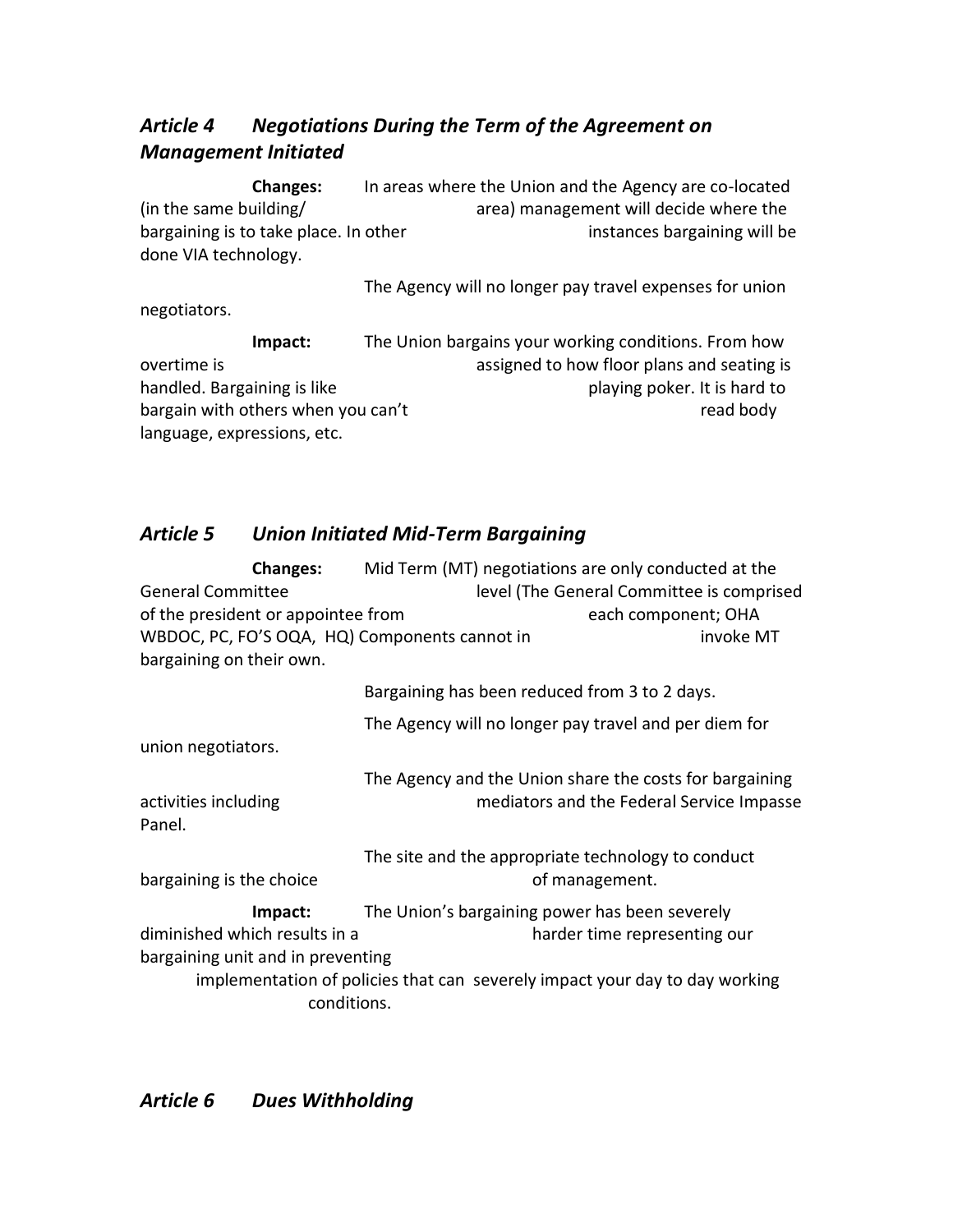| Change:<br>process, the Union<br>bargain.             | If the Agency decides to automate the dues withholding<br>will be given notice and an opportunity to                       |
|-------------------------------------------------------|----------------------------------------------------------------------------------------------------------------------------|
| Impact:<br>the Union.                                 | No changes to dues withholding without notification to                                                                     |
| biweekly deduction<br>Please watch for information on | The Union has implemented "eDues" which allows for the<br>of dues from a checking or savings account.<br>this new process. |

## **Article 8 Official Travel**

| <b>Change:</b>          | Employees in travel status will no longer be reimbursed \$3 |
|-------------------------|-------------------------------------------------------------|
| per day for phone       | calls.                                                      |
| Impact:                 | Since the Agency has refused to pay any travel for          |
| meetings and bargaining | this feature is no longer needed.                           |

# *Article 9 Health, Safety and Wellness*

| <b>Changes:</b>                                             |                 | Removed OSHA from the list of standards that must be          |
|-------------------------------------------------------------|-----------------|---------------------------------------------------------------|
| followed. The Agency                                        |                 | felt the National Fire Codes and National                     |
| <b>Building Code follow these</b>                           |                 | standards.                                                    |
|                                                             |                 | The National Health and Safety Committee will consist of      |
| 6 union members                                             |                 | (each component represented) They will                        |
| meet 2 times per year. Meetings                             |                 | will be held for 3 days, via                                  |
| technology, from 1-4pm EST. If the union requests           |                 | a face to face                                                |
| meeting they will pay their own travel expenses.            |                 |                                                               |
|                                                             |                 | Each facility will be inspected at least 2 times per year. At |
| the DOC, the                                                |                 | second inspection will be a follow up that                    |
| will be conducted within 90 days of<br>original inspection. |                 | the completion of the                                         |
|                                                             |                 | SECTION 18. VISION PROGRAM HAS BEEN REMOVED (SEE              |
| <b>AGENCY</b>                                               | LANGUAGE BELOW) |                                                               |
|                                                             |                 | THE AGENCY HAS DECIDED TO TERMINATE THE VISION                |
| PROGRAM. IF THE                                             |                 | AGENCY IMPLEMENTS A NEW VISION                                |
| PROGRAMN AFGE BARGAINING UNIT                               |                 | <b>EMPLOYEES MAY</b>                                          |
| PARTICIPATE.                                                |                 |                                                               |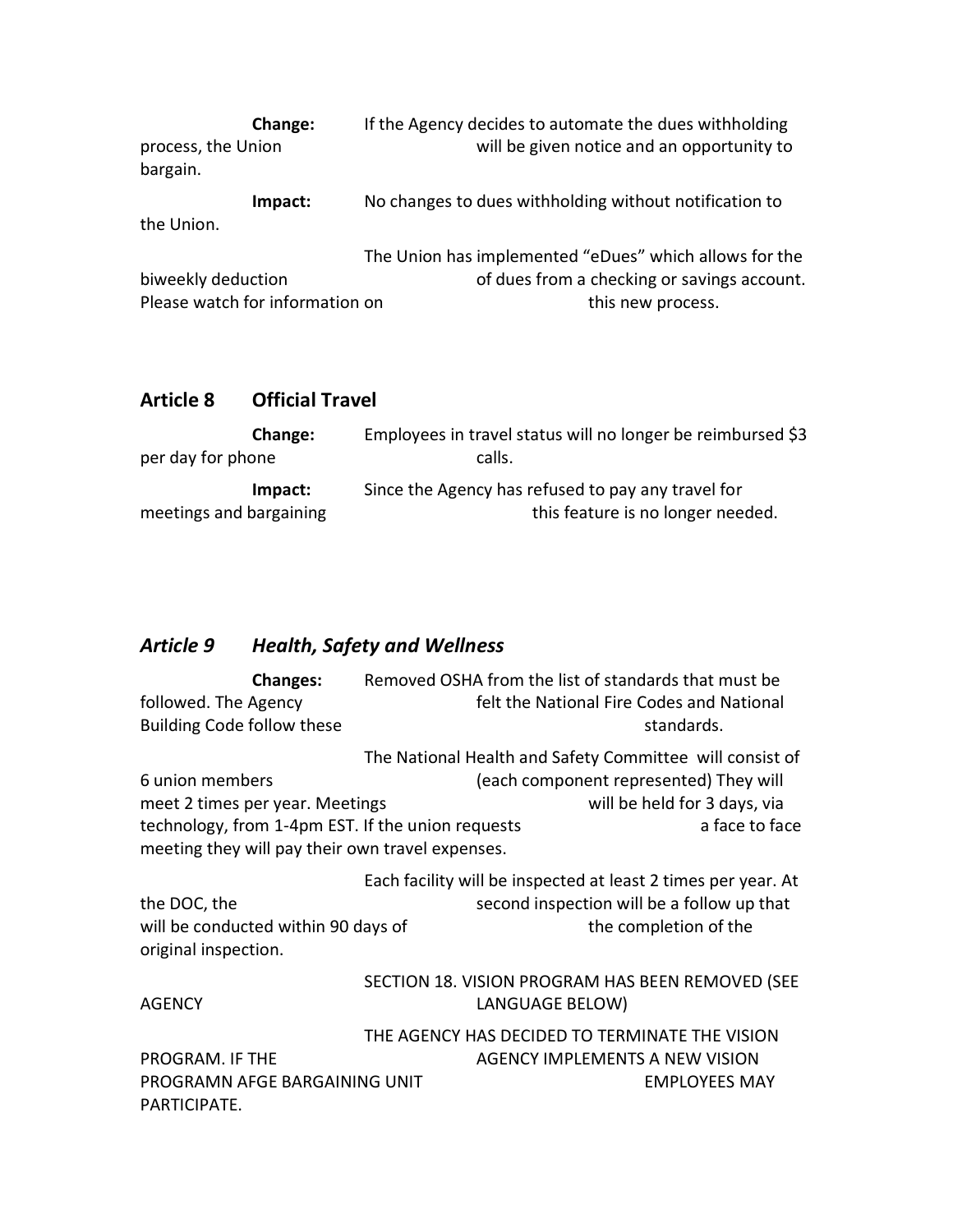**Impact:** The committee has had a significant impact on the health and safety of SSA employees. Cutting the meetings and being unable to meet with subject matter experts can impact your everyday working conditions.

The Union fought hard to try and preserve our vision program. The Agency had no intentions from the beginning of negotiations to continue to pay for and support and support this program.

## *Article 10 Hours of Work, Flextime, Alternative Work Arrangements and Credit Hours*

**Changes:** New language states overtime will be assigned to individuals that are **performing at least satisfactory**, not just any employee requesting it.

Changed language states employees who are scheduled to attend (any) training may have to revert to the working hours at the training site vs their flexible or alternate work schedule, previously stated *out of office* training, this could require new work schedule changes that previously would not have been necessitated.

The new agreement drops MOU language regarding Boyers and WBDOC provisions for flextimes/AWS/credit hours and CST expansion, adopts language stating established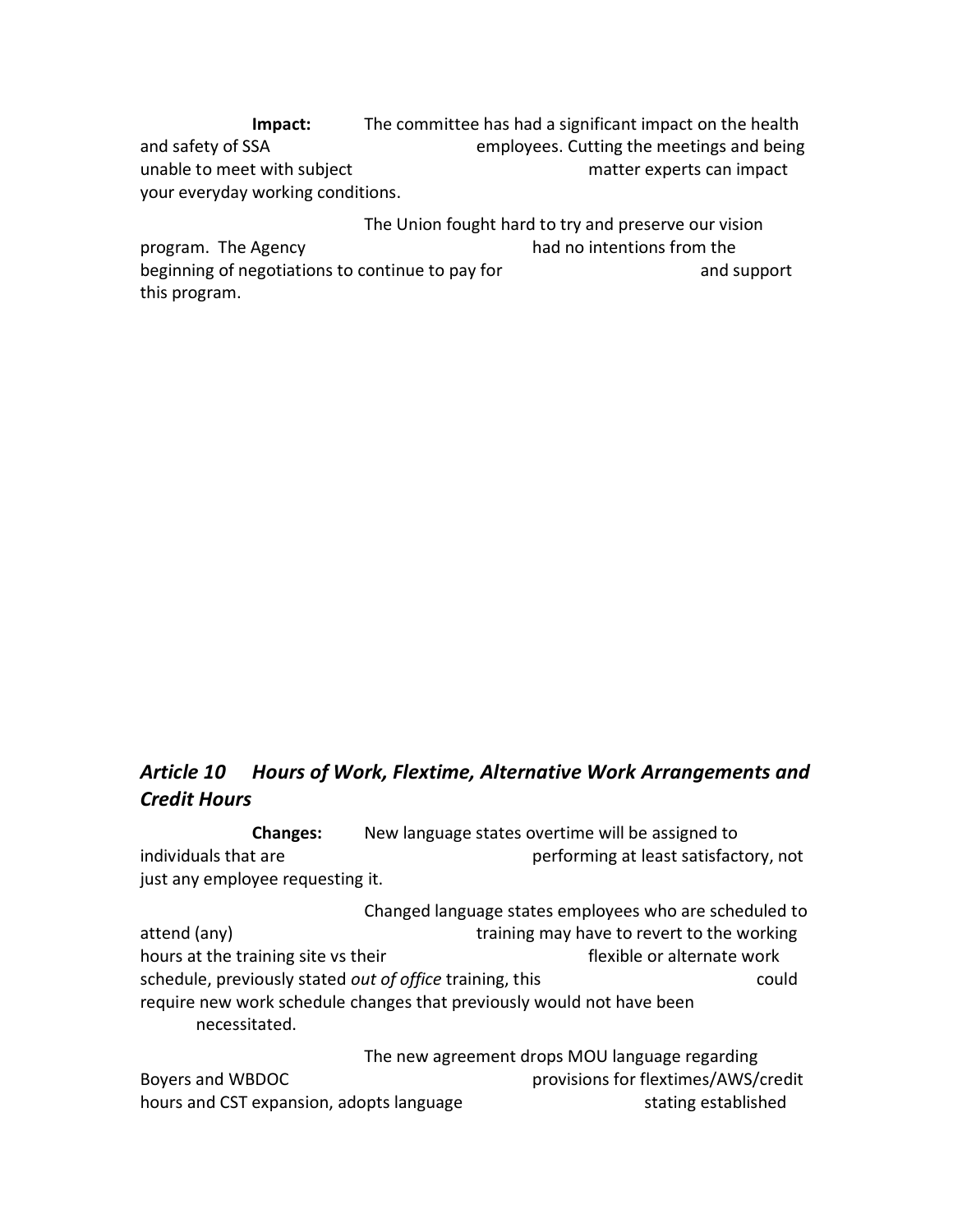flexible work schedules will continue to operate in the SRC and and WBDOC unchanged.

New language was adopted stating CSB/WSU may work a max of 1.5 credit hours daily provided work is available. CSB employees may be required to change work stations in order to work credit hours past their flexband.

 New language was adopted stating SRC/System Operations employees may work a max of 2.5 credit hours daily provided work is available and can be per formed at the time(s) management requests.

Previous language stated employees could request to work credit hours orally or in writing, new language provides vague wording simply stating the request mass may be made in a manner determined by management.

Ratification copy states CSU/WSU may not participate in 4/40 flexible work schedule. Language was dropped stating employees will revert to

their established fixed schedules in the event of an administrative decision to direct a late arrival or early early dismissal, also drops language stating management may suspend 5/4/9 or 4/40 if it is determined the employer is unable to fulfill the operational needs to serve the American Public.

**Impact:** If your supervisor or managing official does not believe you are performing at a satisfactory level, you may be denied overtime. If you have been also been also been also been also been also been also been also been also b work within a flexband or an alternate work schedule your work schedule can be affected due to in office training.

#### *Article 14 Reduction-in-Force and Transfer of Function*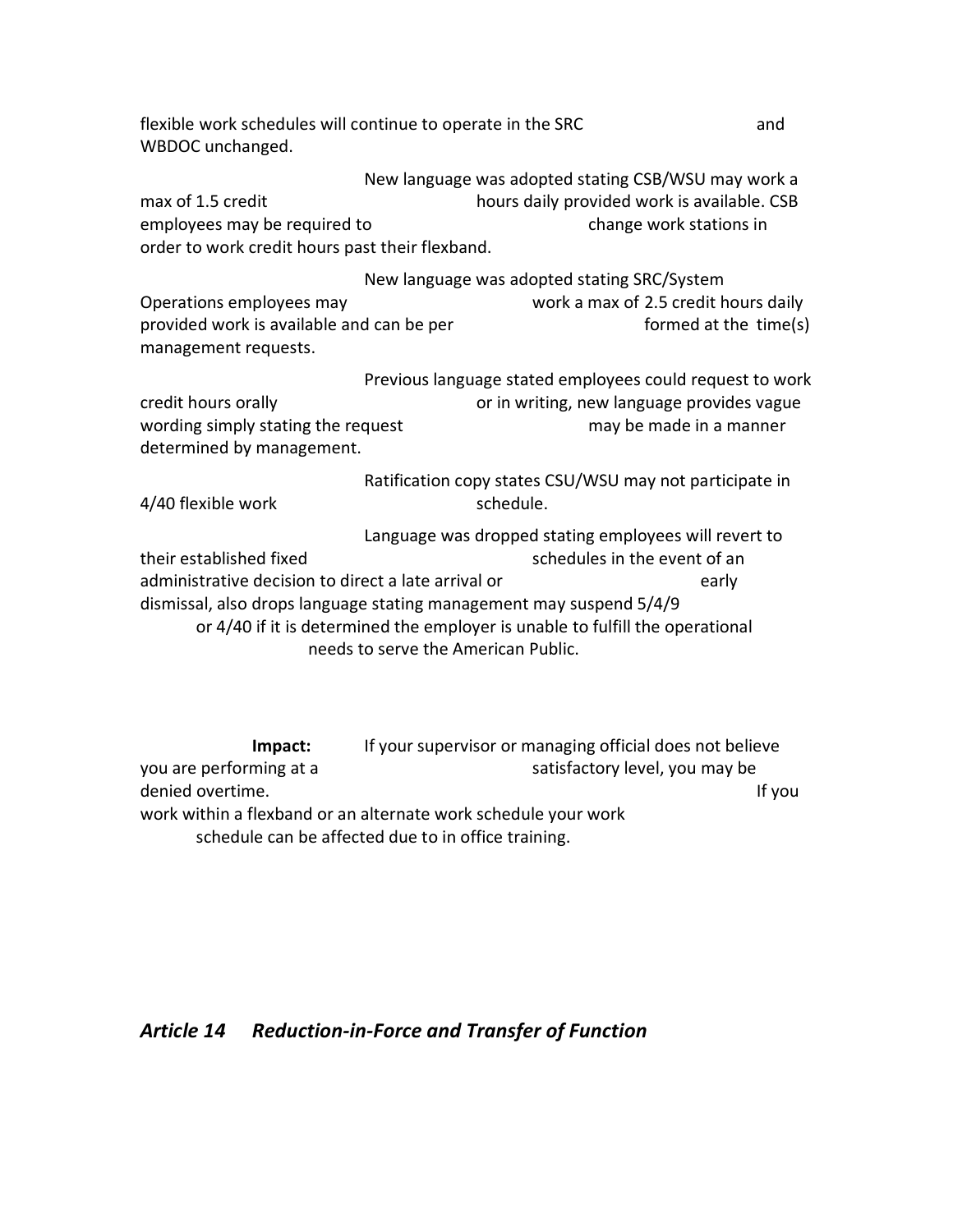**Change:** Management is no longer required to give Union notice 60 days in advance and all the control of any changes prior to notice to the employees.

**Impact:** If there are plans to lay off employees or transfer functions of their job to an other job family the Union will not be able to bargain any significant changes. The same sexample; Will the lay offs be done by SCD or will the agency decide to retain only those only those they state are good performers. If so, what is the criteria to be considered a good performer under this article.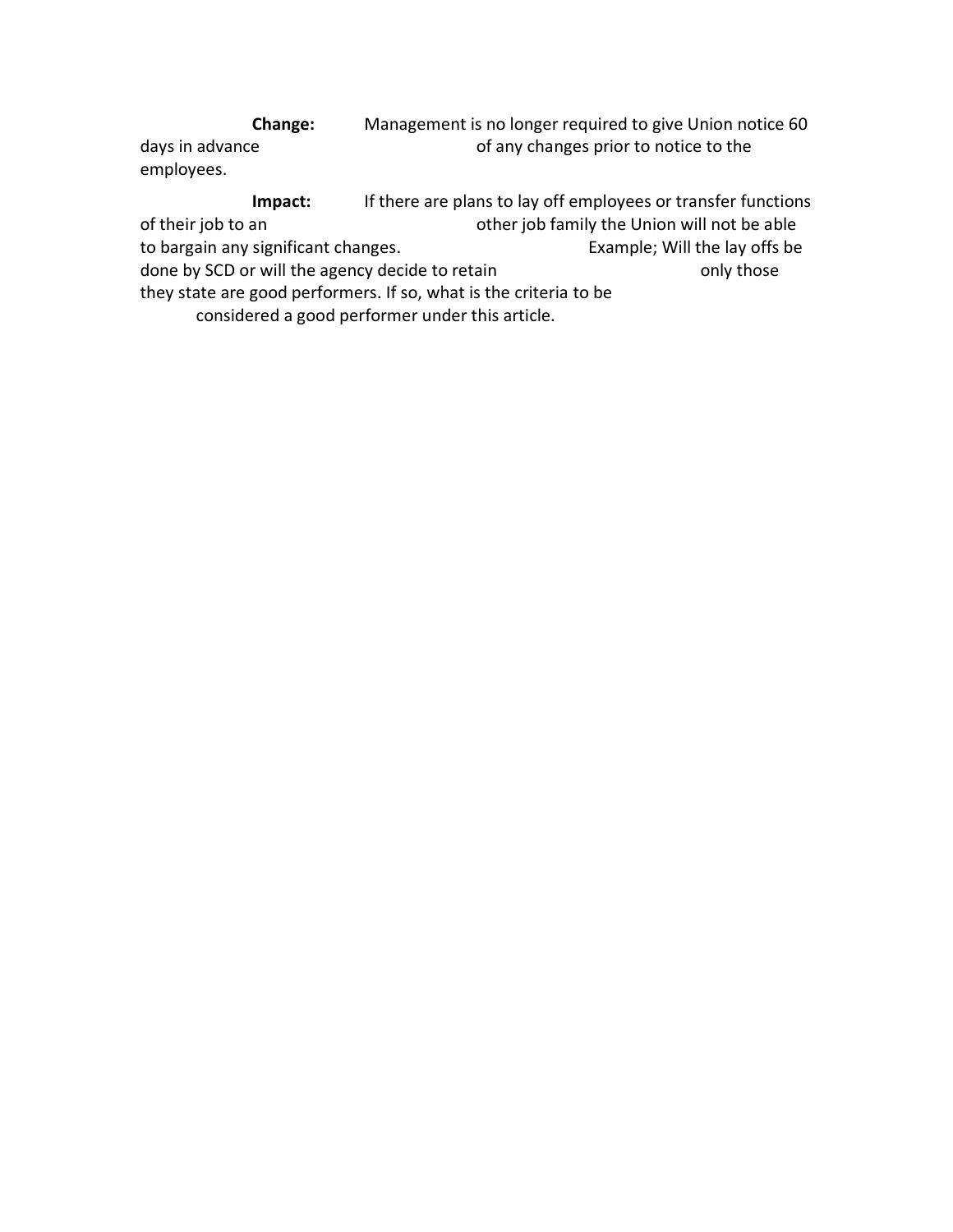#### *Article 15 Contracting Out Bargaining Unit Work*

**Change:** The Union will no longer be contacted prior to the invitation for bids.

**Impact:** If the agency is looking to outsource your job or one of your workloads the Union will not get advance notice and our ability to fight for you in advance to keep the work in the DOC will be stolen.

#### *Article 16 Training and Career Development*

**Changes:** National Training Committee (NTC) will be composed of up to 12 members. Up to 6 will be appointed by the Union and up to 6 by the Agency. The dates for these meetings will be set by mutual consent of the parties. The parties may parties may agree to additional meetings. The meetings will be held on two consecutive days from 1:00-4:00 PM EST, via technology. The Agency believes training to be an appropriate subject for the Union-<br>
Management Meetings (UMM). With management approved training, duty time may be used. (Normally for those who need to attend trainings outside of their workplace.) Administrative leave for certification cannot exceed 10 hours per year. **Impact:** The NTC was successful in getting many training programs off the ground. They had reviewed scripts for content and offered many recommendations for consistent training nationally. Subject matter experts gave presentations that were essential in understanding the impact of training initiatives and the NTC made recommendations to the AFGE General Committee to bargain those initiatives that had significant impact on the bargaining unit members. UMM has never been a forum for training discussions and the fact that the agency is placing the bulk of the training issues in that meeting tells us what we need to know about their commitment to educating and training the the the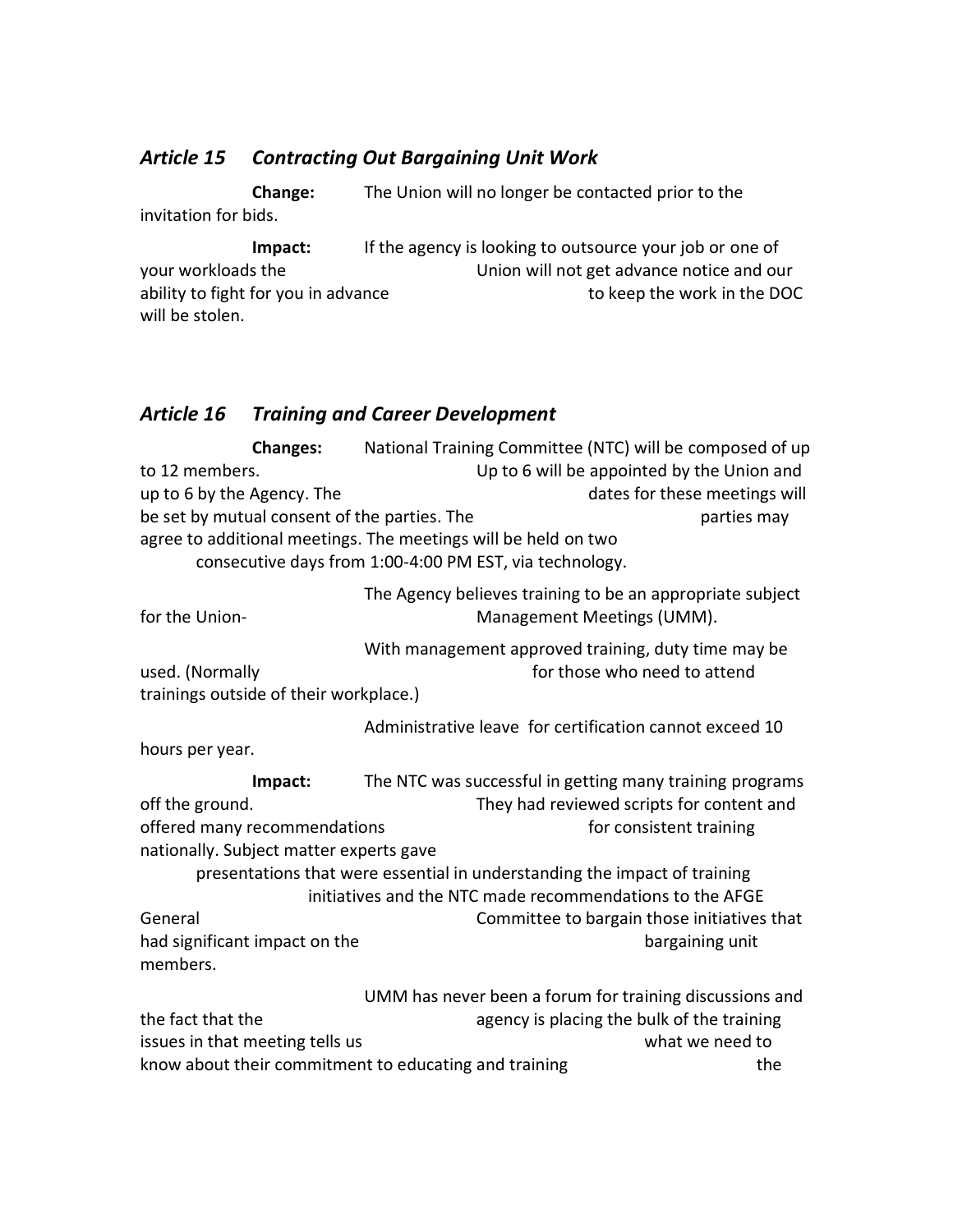employees. UMM is a 3 hour meeting which is not enough time to discuss all the issues that have been passed off to discuss in this forum.

For those employees whose job requires them to be

recertified or consistently maintain education

credits to perform their job, the agency has cut their has cut their

ability to have such certification expenses refunded AND has

cut the number of hours of administrative leave that can be used for that purpose.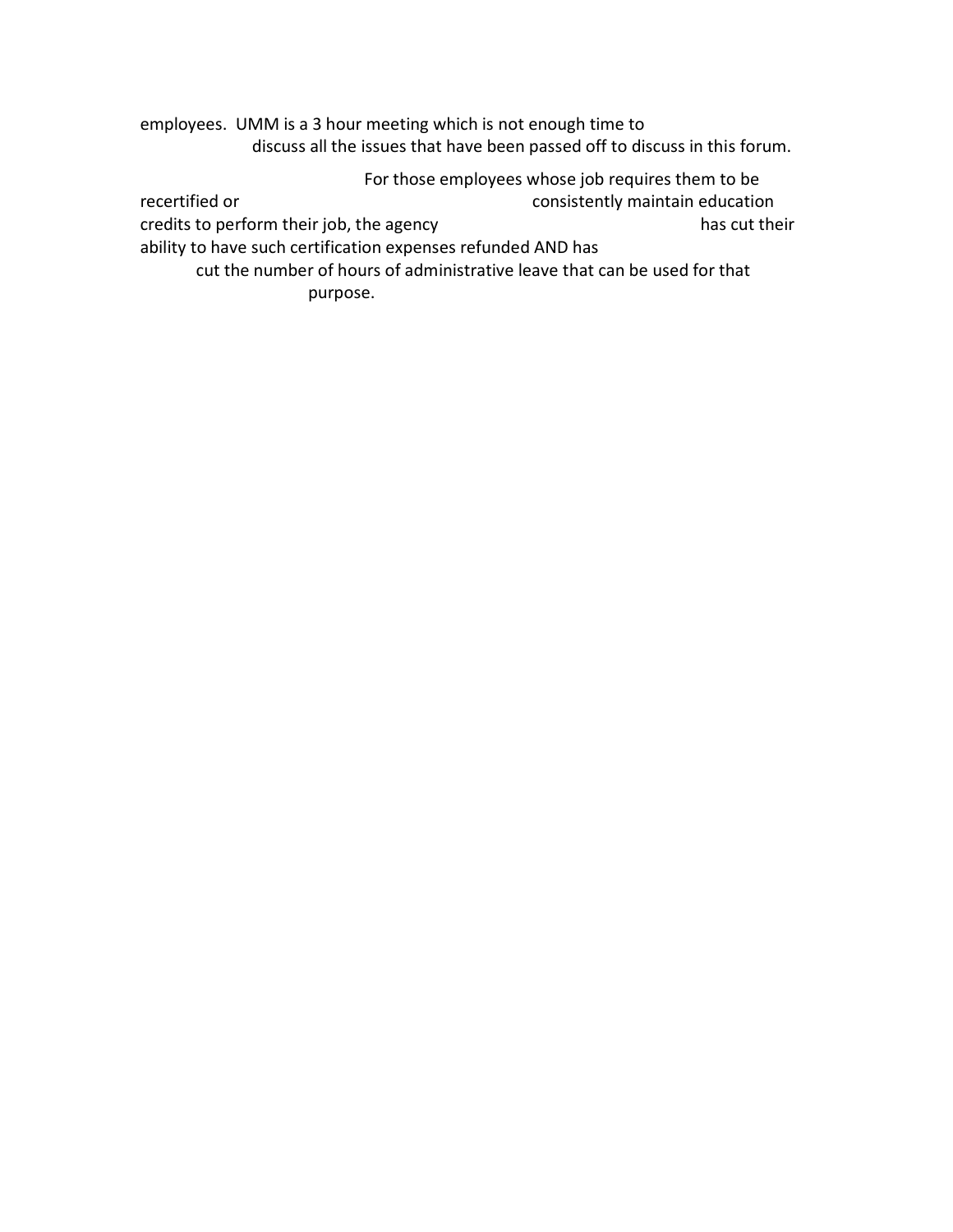#### *Article 17 Monetary Awards*

*Changes:* ROC award amounts will no longer be based on a range. (current contract example: 5.0 receives between \$1200- \$1500). Range amounts were removed. This decision was seen all the series was seen as the series of the series of the series of the series of the series of the series of the series of the series of the series of the series based on OPM regulations regarding non-discretionary awards and overtime calculations. The Agency has stated awards will be granted in a equitable manner based on the payroll of the employee as of Sept. 30th of the preceding year (9/30/18 for FY 19 awards).

> The Agency has the discretion to not grant a monetary award to an employee who received a reprimand. Employees who have received any other form of formal discipline (e.g. suspension, or demotion) are not eligible to receive any type of monetary award not already paid for the fiscal year in which the discipline is imposed or through the end of the next fiscal year. (Affected employee will only lose award eligibility for one fiscal year.)

If an employee was subject to a disciplinary action and the action is resolved action is resolved by settlement or litigation, the employee will be considered in good standing and may be granted a monetary award if otherwise eligible.

Employees who are ROC eligible and are in good standing at the time of consideration for an award **may be considered (instead of granted)** for a ROC and the state of a ward. A ROC eligible employee, who is not granted a ROC award, will, upon request, be provided the rationale for not receiving the ROC award.

**Impact:** Without a range of the amount of the award there is a huge possibility of the unequal distribution of award amounts. 2 employees of equal standing can possible receive 2 largely different award amounts. If this happens, the Union sees a lot of grievances being filed. The Agency claims they will take reasonable steps to maintain consistency.

A reprimand does not solely exclude you from the award process. Management has the discretion to award an employee who has had a reprimand placed in their 7B file. This is a win for the Union. The Agency wanted to lump reprimands in with suspensions and other disciplinary actions).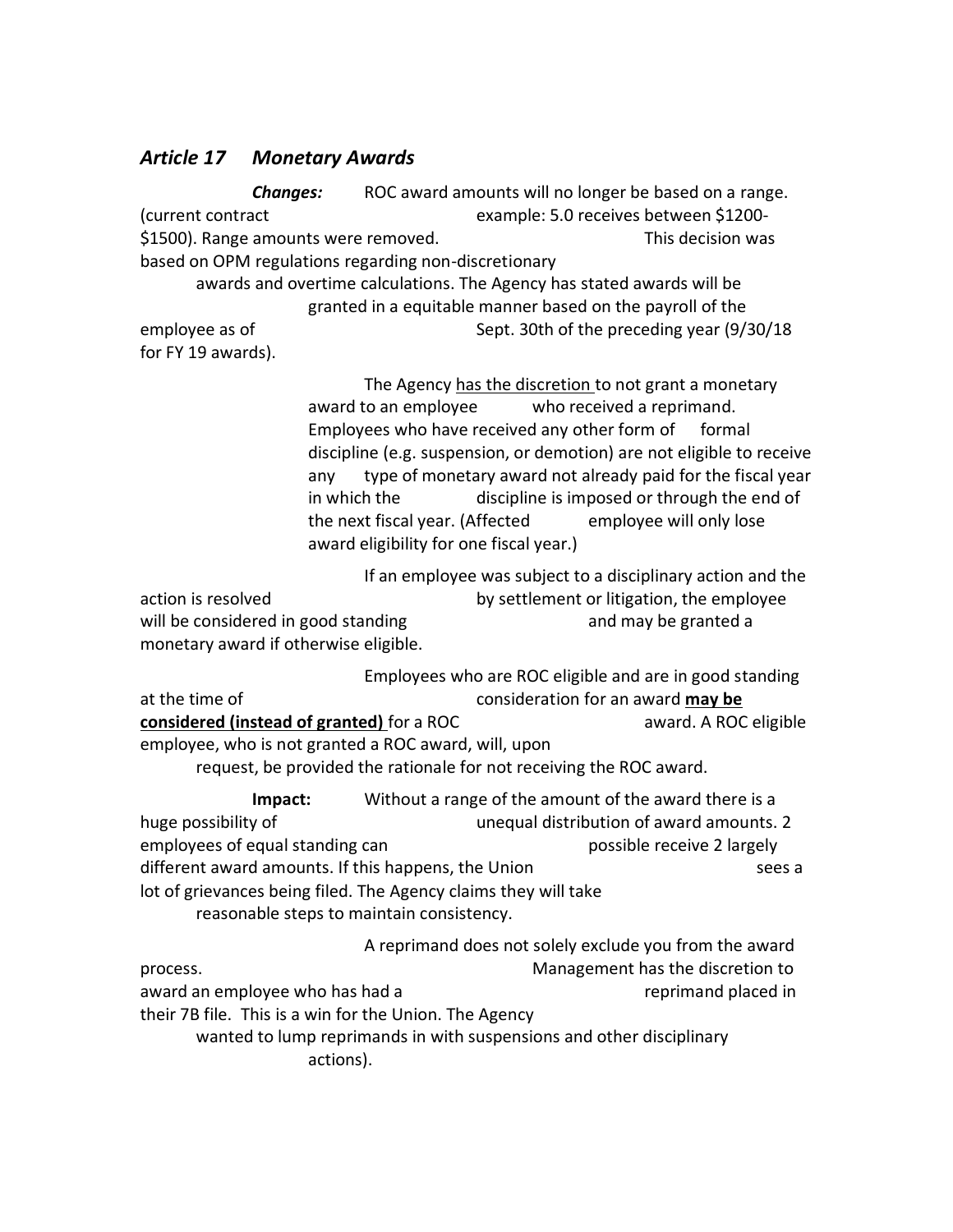\*\*EVEN IF YOU ARE ROC ELIGIBLE, YOU MAY NOT RECEIVE AN AWARD. In the past if you had a PACS score of 4.0-4.5 you were guaranteed an award. This is not the case with the new agreement. If you are ROC eligible and do not receive an receive an award you can ask for the rationale behind the decision.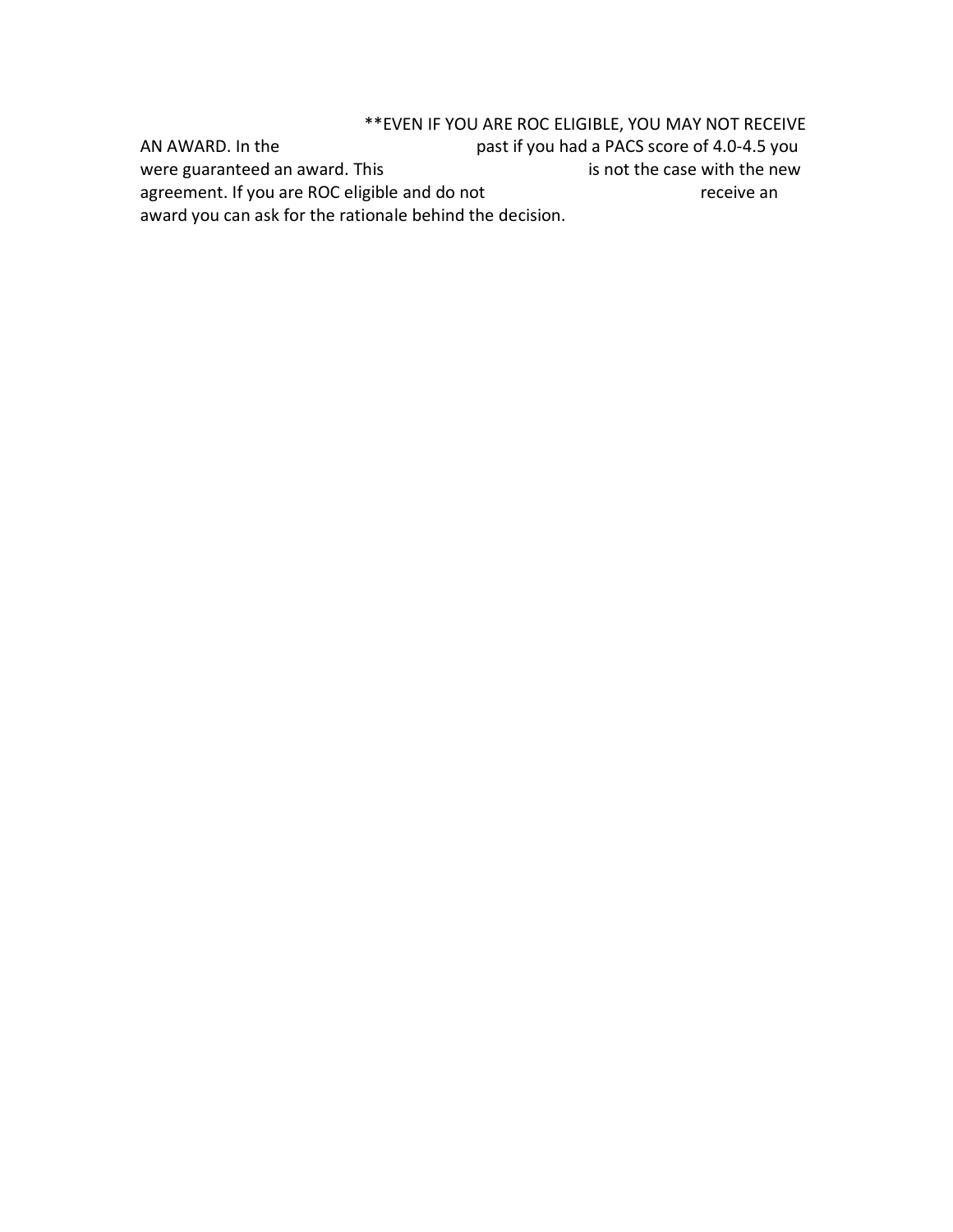## *Article 18 Equal Employment Opportunity*

**Changes:** The National EEO/AEPP Monitoring Committee will consist of up to 6 Union representatives. The committee will meet annually for 2 days from 1:000-<br>
annually for 2 days from 1:000technology. Workforce Data Tables will be provided in electronic format (new hires, and the participation rates for programs, competitive and non competitive selections, the computation of the awards, separations, etc.) If the information is available on the website the Union will be directed how to access. Employees cannot choose their own EEO counselor. Currently there is a basic formula for allotting time for representation and participation in the EEOC process. The formula is 8/24/8; 8 hours thru the investigation of the complaint, 24 hours for the hearing process, and 8 hours for the for appeals. In the past additional time could be granted if justified. With the new agreement Management will determine and grant time needed. Denials **Denials Denials EXECUTE:** Will be in writing if requested. Changed language to read " qualified employees with a disability" as opposed and to employees with a disability. At the AEPP meeting the agency will provide data on the Alternative Dispute **Resolution (ADR)** program including number of participants, number not elected by employees and the same for management. Settlement information will also be provided in sanitized form. **Impact:** The EEO/AEPP monitoring committee monitors equal employment issues in the workplace to insure the agency is meeting it's responsibilities. In the past you could choose the EEO counselor that you wanted to assist **you. The new agreement has all** counselors being assigned to complaints.

Management has the responsibility to grant duty time for EEO complaints under EEO regulations but that does not mean they can't try to work around high level days which can prevent you from getting your case completed timely.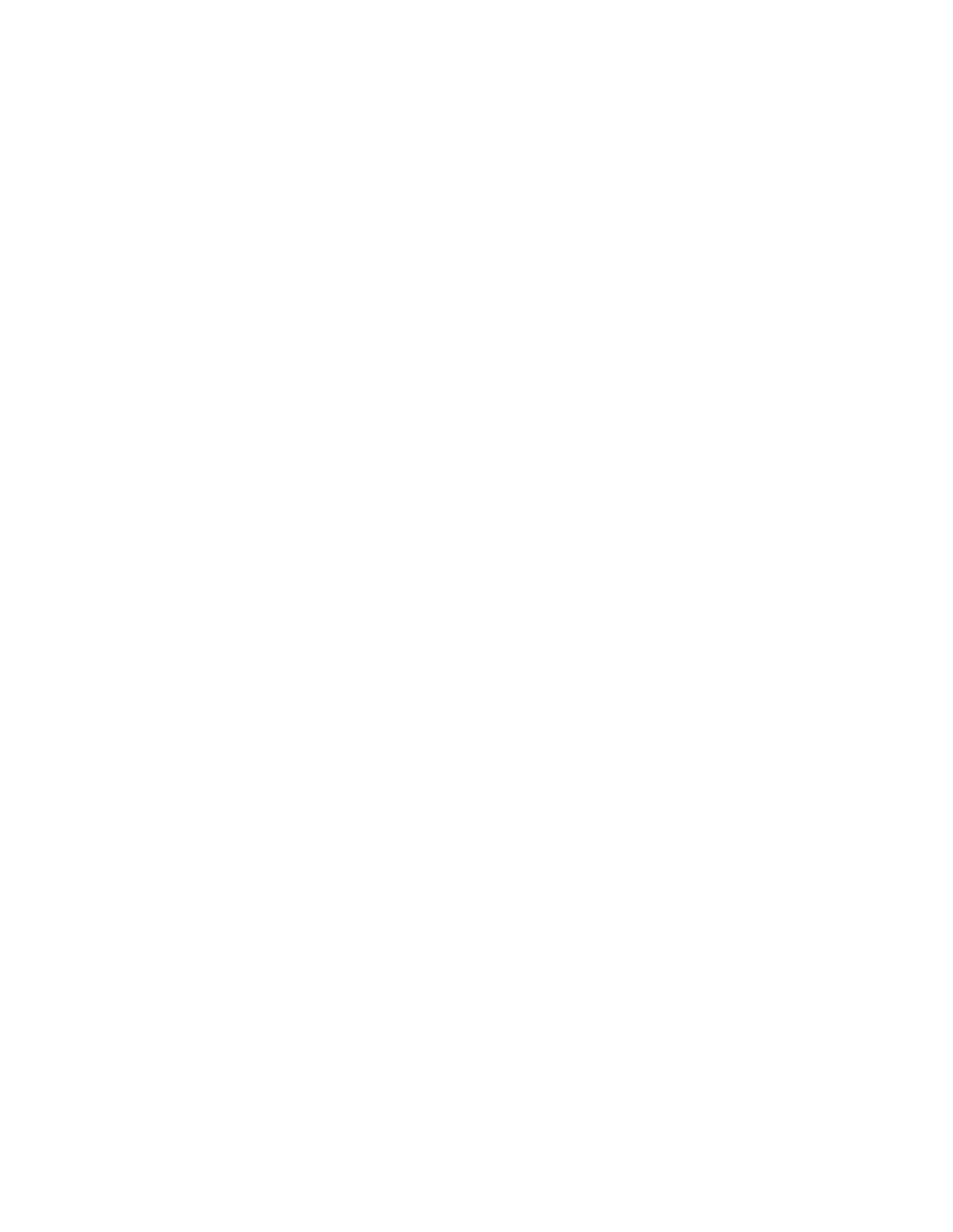#### *Article 19 Upward Mobility (replaced)*

This article was deleted by mutual agreement because all of the language is contained within other relevant articles.

#### *Article 19 Office Space*

This article deals more with the relocation of Field Offices. If you would like to read the entire article it is available on the OLMER website.

#### *Article 20 Child Care and Elder Care*

| <b>Changes:</b><br><b>National Agreement</b>                                                | Most of the contract language in Article 20 of The 2012<br>has remained the same.                 |                                             |
|---------------------------------------------------------------------------------------------|---------------------------------------------------------------------------------------------------|---------------------------------------------|
| days from 1-4 pm<br>annual basis.                                                           | The Child Care Committee will only meet for 2 consecutive<br>EST to meetings via technology on an |                                             |
| changed to Existing                                                                         | The designation of Local Childcare Committee has been<br>Child Career Board of Directors.         |                                             |
| website.                                                                                    | Information on Elder Care will be provided on the Agency                                          |                                             |
| Impact:<br>installations that housed<br>these visits they found issues that were brought to | The Child Care committee had traveled to large                                                    | child care centers. During<br>the attention |

of the agency and corrections were made. Without these

visits, the child care centers will not be as thoroughly policed for infractions.

Again, Who will give us the extra time it takes to look up Elder Care and **Child Care information on the** agency website. This information is only accessible as a secretive accessible here at work and we only have so much free time.

#### *Article 22 Within-Grade Increases*

**Changes:** If after a reconsideration is filed and a negative decision is rendered, and the employee is alleging discrimination, the employee will have 45 days to file and the state and EEO claim or 30 days to file an appeal with the Merit Systems Protection **Example 20 Solution** Board (MSPB).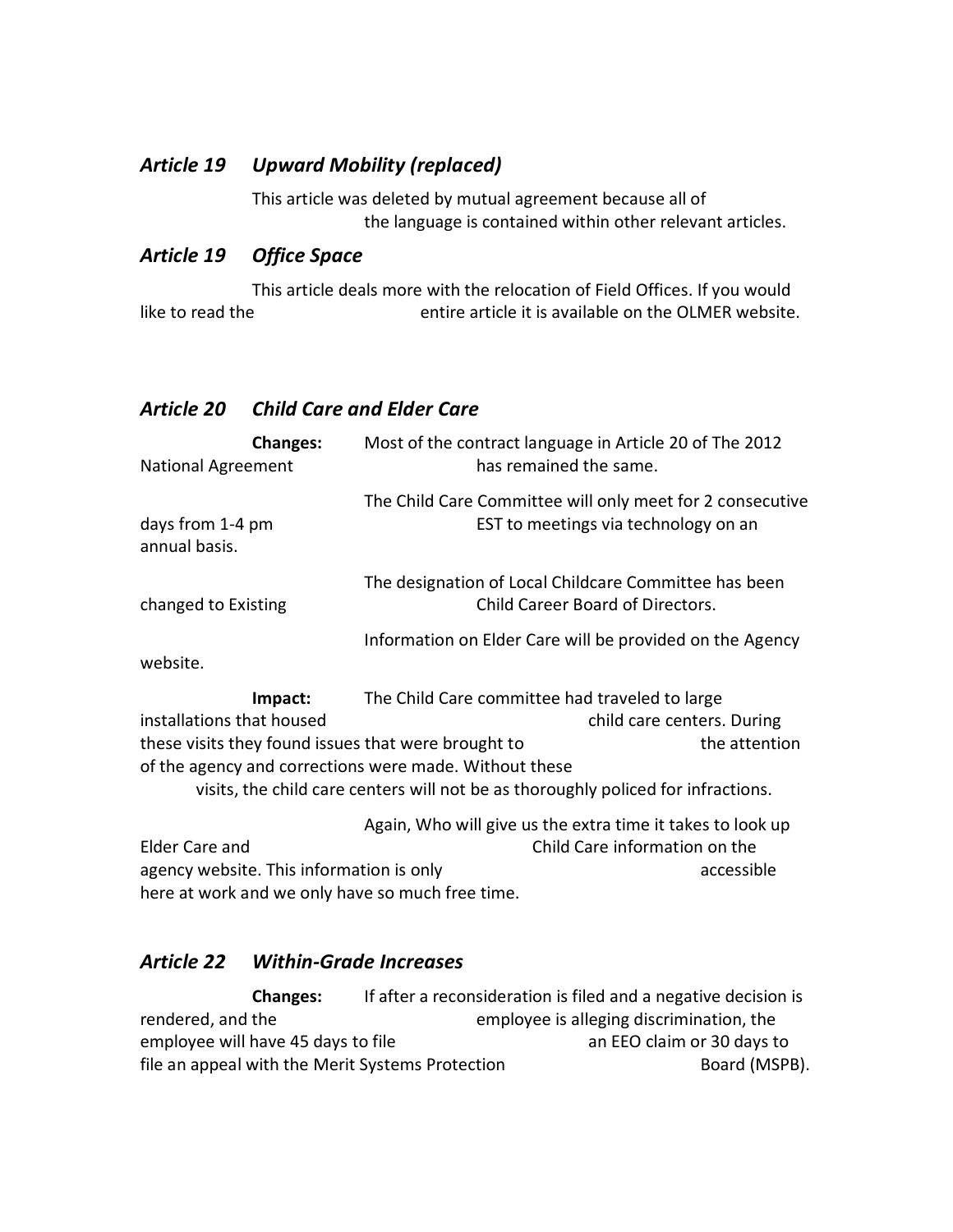**Impact:** Language clarification only to show EEO claim is based on discrimination.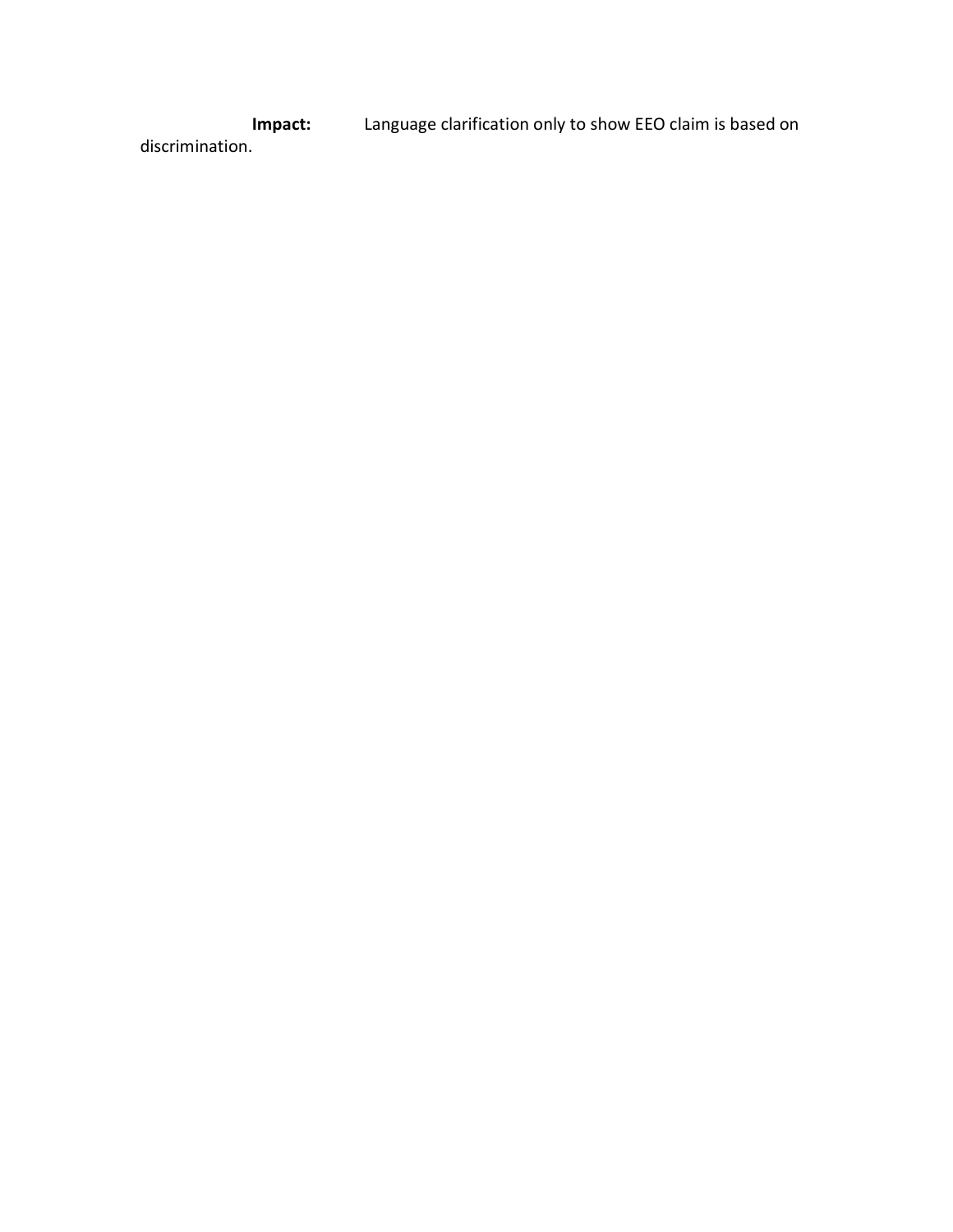#### *Article 27 Details*

| <b>Changes:</b>                                          | Section 10 title changed from Compassionate Details to<br>Temporary Compassionate Assignments.         |
|----------------------------------------------------------|--------------------------------------------------------------------------------------------------------|
| SSA facility in a                                        | Added "Employees may request an assignment to another<br>different geographical location"              |
| Reassignment Process and the<br>dated May 21, 2015.      | The Agency agrees to incorporate the Hardship<br><b>General Availability MOU's</b>                     |
| Impact:<br>Detail is a temporary<br>title was agreed to. | Details and Reassignments are 2 different processes. A<br>change which is why the clarification in the |
| another                                                  | The prior language did not state that the detail could be in<br>geographical location.                 |

The Union had to work to make sure the Hardship Reassignment and the **General Availability Memorandums** of Understanding (MOU) were retained as the Agency had called for all MOU's to be terminated.

These MOU's have helped many of our employees get reassigned to other SSA facilities/offices due to the move of a spouse, other family issues, etc.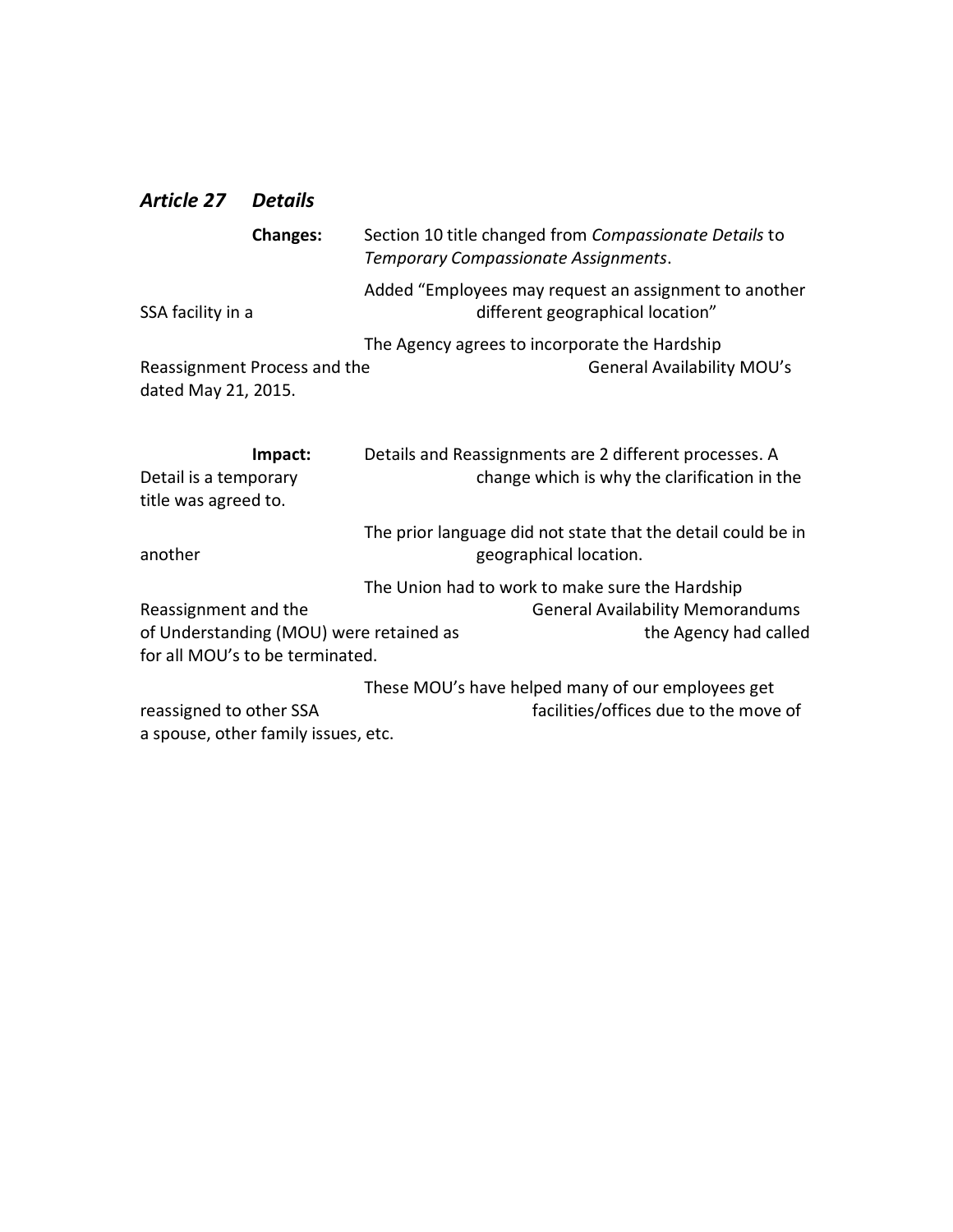#### *Article 29 Union-Management Meetings*

*Changes:* The Deputy Commissioner for Human Resources or designee and appropriate designee and appropriate staff members shall meet with representatives of the American Federation of Theorem Covernment Employees 6 times a year. Two of these meetings will-beconducted face-to-face at SSA headquarters. The other four will be conducted via technology. The meetings will be attended by up to six (6) AFGE representatives. These meetings will be held on the first Tuesday of the month from 1 PM **Eastern Time to 4 PM Eastern Time.** The parties will mutually agree on the months for the two months for the two face-to-face meetings that will occur each fiscal year. For the the two face-to-face meetings, the Agency will pay travel and per diem for 3 Union representatives. All six Union representatives, who would otherwise be in duty status, will be granted time in accordance with the provisions in Article 30. Matters proposed for discussion by either party will be forwarded to the **our contract to the other party at least fourteen (14) calendar** days prior to these meetings. Any matter not submitted by this timeframe will not be considered for discussion unless by mutual consent of the parties. Failure to provide appropriate topics within the prescribed timeframe will result in cancellation of the meeting. The same AFGE representatives on travel status (three total) for the two face  $\qquad \qquad$  -to-face National Union-Management Meetings are also authorized an and a additional day of travel and and additional day of travel and per diem in order to attend a General Committee meeting which is held the day after the National Union-Management Meeting. Time for these General Committee meetings will be handled in accordance with Article 30. Travel days for those attending the in person meetings will be Monday and Thursday. **Impact:** The UMM meetings were a place to discuss changes and work thru issues before they became a problem for the employees. During the contract negotiations, which sometimes fell on the same week as the UMM, the agency tried to assert that the union was not taking UMM seriously, when in fact our principal negotiators (the component presidents) had to send replacements to UMM. Once negotiations ended, the principals were able to reestablish this important form of communication with the agency.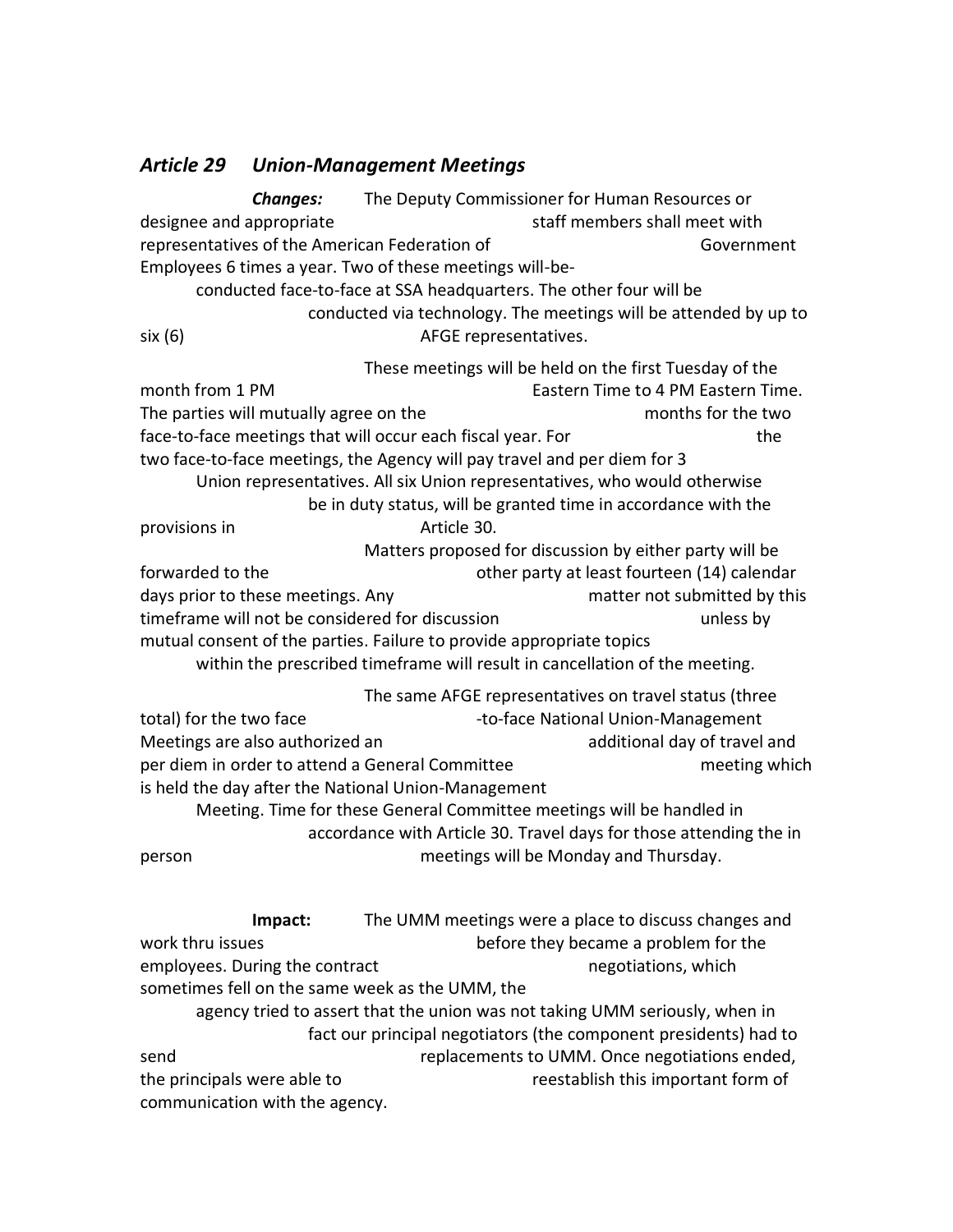| reason for their<br>person and 4 meetings via           | The Agency's refusal to pay travel expenses is the primary<br>change from in person meetings to 2 in<br>technology. |
|---------------------------------------------------------|---------------------------------------------------------------------------------------------------------------------|
|                                                         | Also, the Agency's refusal to pay for 5 travelers and only                                                          |
| pay for 3 pits the<br>who and how the other 2 travelers | components against each other to decide<br>will be reimbursed.                                                      |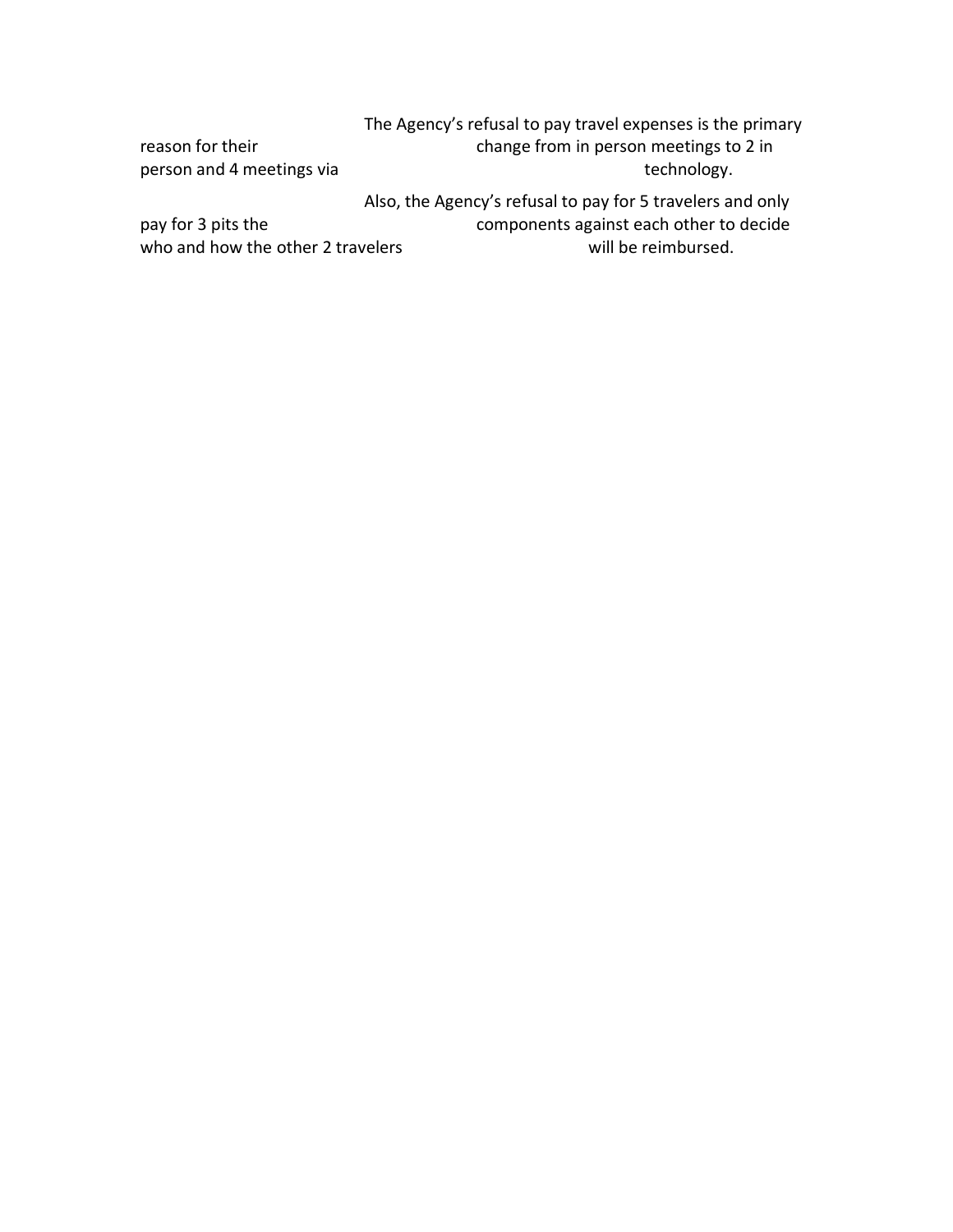## *Article 31 Time and Leave*

| <b>Changes:</b>                                                          | Many of the changes have to do with updating the                                                       |                                                                             |
|--------------------------------------------------------------------------|--------------------------------------------------------------------------------------------------------|-----------------------------------------------------------------------------|
| language to                                                              |                                                                                                        | reflect the changes due to                                                  |
| the Weather and Safety Leave act that has<br>implemented.                |                                                                                                        | already been                                                                |
| within 15 days of<br>previously within 10 days.                          | Six-month leave approvals/denials will now be approved<br>the close of the request period, this was    |                                                                             |
| conditions that cannot be<br>deployed to their ADS if they have a signed | Employees exposed to unsafe/unhealthy working<br>immediately corrected may be                          | telework agreement.                                                         |
| copy of SSA's<br>leave.                                                  | instructions regarding weather/safety                                                                  | Does not contain language stating employees will receive a                  |
| administrative<br>circumstances.                                         | No longer states management may grant eight hours of<br>leave to employees in extreme                  |                                                                             |
| timeframes for<br>marrow, tissue, etc. without the loss                  | employees serving as donors for bone                                                                   | Does not contain language covering excused absences and<br>of pay or leave. |
| every six months,                                                        | Employees under a sick leave restriction will be reviewed<br>was previously every four months.         |                                                                             |
| returns to work for<br>consecutive-day span for leave.                   | During maternal/paternal/adoption leave, intermittent<br>full or partial days does not extend the 225  |                                                                             |
| Impact:<br>leave roster is                                               | You will have to wait for up to 15 days after the 6 month<br>worked to receive your approvals/denials. |                                                                             |
| still in place and<br>language.                                          | All issues related to the Weather and Safety leave act are<br>are now incorporated into the agreement  |                                                                             |
| donor for bone                                                           | You will no longer be granted administrative leave to be a<br>marrow, tissue transplants, etc          |                                                                             |
| wait an<br>reviewed and/or possibly removed from                         | Employees who are on a sick leave restriction will need to                                             | additional 2 months before being<br>the restriction.                        |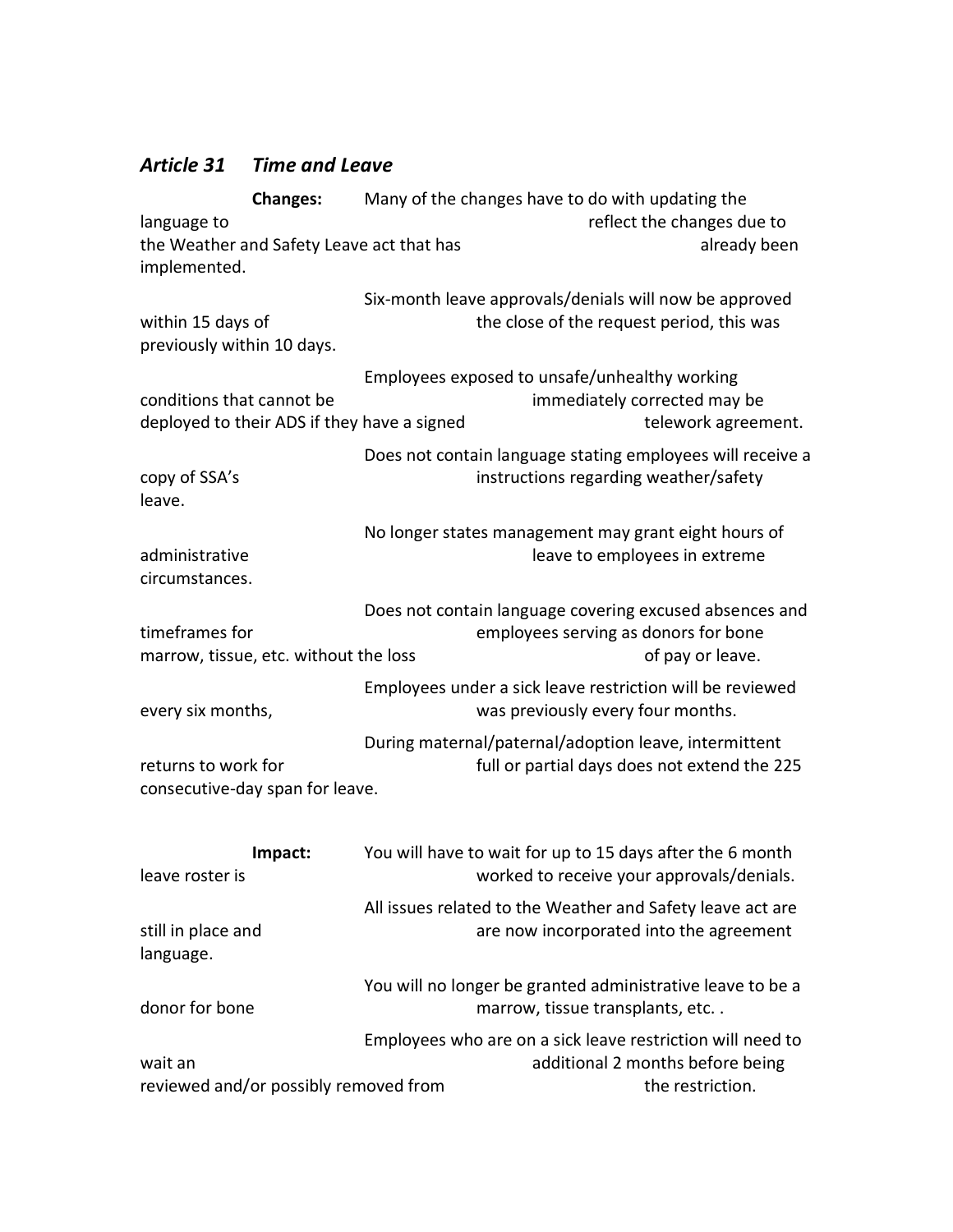## *Article 39 Work At Home By Exception*

| <b>Changes:</b>                                                                                                  |                                                         | Although both the Agency and the Union considers "Work                                           |
|------------------------------------------------------------------------------------------------------------------|---------------------------------------------------------|--------------------------------------------------------------------------------------------------|
| At Home By                                                                                                       |                                                         | Exception" a temporary                                                                           |
| arrangement, the Agency went a step further and<br>limited period to "normally up to 6 months" but that they may | grant extensions with acceptable medical documentation. | changed the                                                                                      |
| probationary period,<br>training or development program.                                                         |                                                         | You are not covered by this policy if you are in your<br>first year of trial period, in a formal |
| without permission                                                                                               |                                                         | Also, if you have been suspended or have been absent<br>for more than 5 calendar days in a year, |
| or exchanging<br>laptop or while performing government                                                           |                                                         | or if you have been suspended for viewing, downloading<br>pornography on a government<br>duties. |
| Program Request and                                                                                              |                                                         | Employees may be required to complete a Telework<br>Agreement.                                   |
| Impact:<br>months you will                                                                                       |                                                         | If you have a medical condition that lasts longer than 6<br>have to provide additional           |
| documentation. In the current contract the initial<br>is up to 1 year.                                           |                                                         | limited period                                                                                   |
| cannot apply.                                                                                                    |                                                         | If you are probationary or in a training program you                                             |
|                                                                                                                  |                                                         | The requirement to complete a Telework Program Request                                           |
| is only for the                                                                                                  |                                                         | Agency paperwork purposes. Completing                                                            |
| this agreement does not entitle                                                                                  |                                                         | you to the telework                                                                              |
| program unless you are already teleworking or you                                                                |                                                         | apply                                                                                            |
| and are selected when the Agency canvasses For additional slots.                                                 |                                                         |                                                                                                  |

## *Article 40 Alternative Dispute Resolution*

**Changes:** Language changes for clarity only.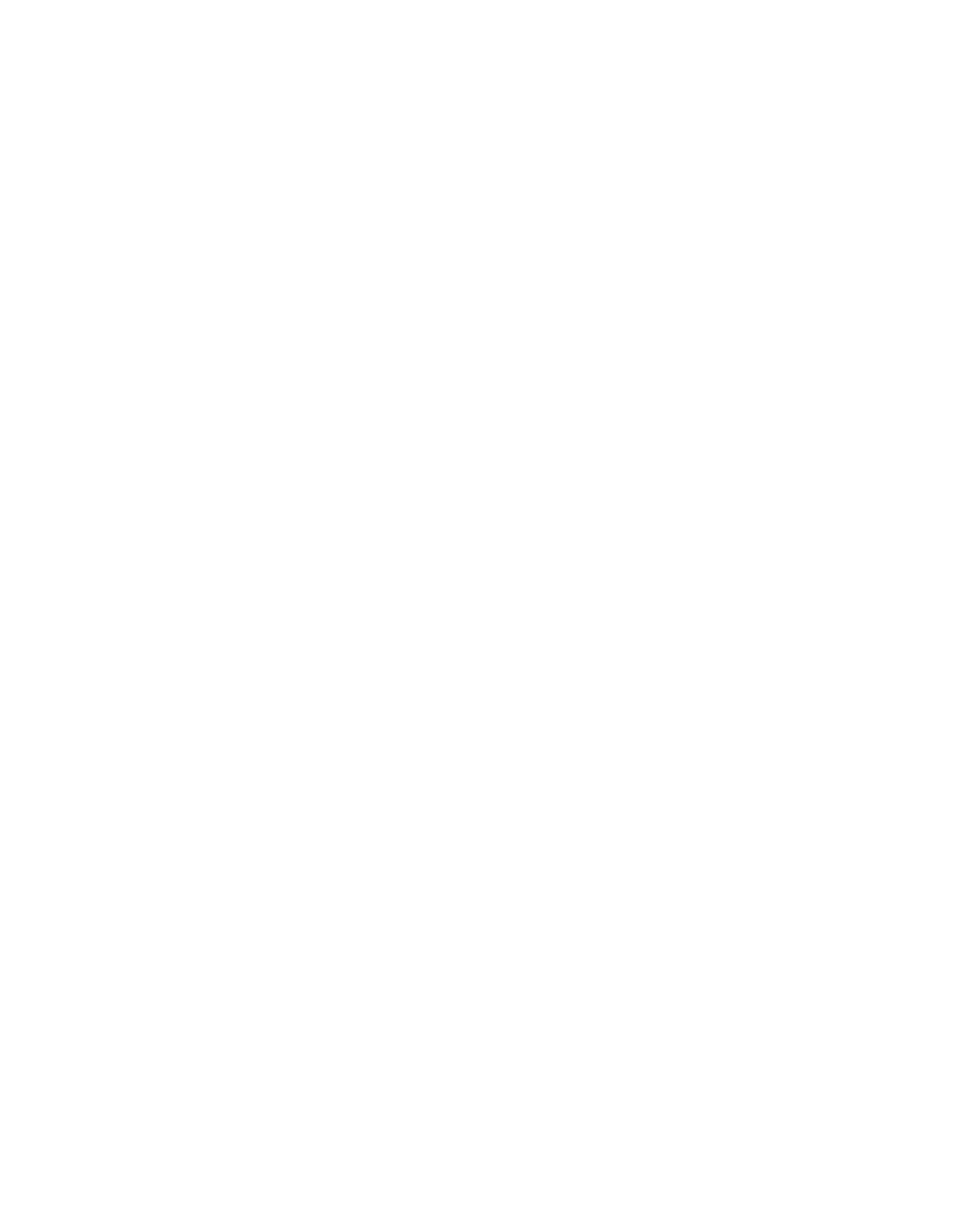**The Union and the Agency could not come to agreement on issues included in the following articles. These Articles were sent to the Federal Service Impasses Panel (FSIP) The panel takes information from both parties and can either rule in favor of one party or the other, rule with a combination of both, or make their own ruling. Currently the panel consists of 6 members who are NOT LABOR FRIENDLY.**

**AFGE has filed lawsuits and grievances for the unlawful implementation of most of what the panel is imposing in this new agreement. The issues that were sent to the FSIP are:**

## *Article 1 Governing Laws, Regulations, and Existing Conditions of Employment*

**Agency proposal**: The Agency asked that 1,046 Memorandum of Understanding (MOU's) and supplemental agreements be terminated.

| Union proposal:     | The Union asked that all remain current |
|---------------------|-----------------------------------------|
| <b>FSIP ruling:</b> | Adopts managements proposal             |

These MOU's and supplemental agreements were bargained in good faith and not all will be properly served under the new agreement. This is a huge set back in the Union's work for a safe, fair and equitable work environment.

#### *Article 7 Duration of the Agreement*

| <b>Agency proposal:</b> | 7 year duration                      |
|-------------------------|--------------------------------------|
| Union proposal:         | 2 year duration                      |
| <b>FSIP ruling:</b>     | 7 years. Adopts managements proposal |

This ruling imposes this agreement on us for 7 years. That is a lot of time for us to live and work under the conditions of this new agreement.

## *Article 11 Union Use of Official Facilities and Communications*

**Agency proposal**: Eliminate all Union offices, mail services, no use office equipment and office supplies. Limited use of email. Allows Bulletin Boards.

|                          | <b>Union Proposal:</b> | Status Quo, keep what we have.                 |
|--------------------------|------------------------|------------------------------------------------|
|                          | <b>FSIP ruling:</b>    | Adopted most of Agency's proposal except where |
| management               |                        | cannot sensor what is placed on                |
| public boards due to 1st |                        | Amendment                                      |
| concerns.                |                        |                                                |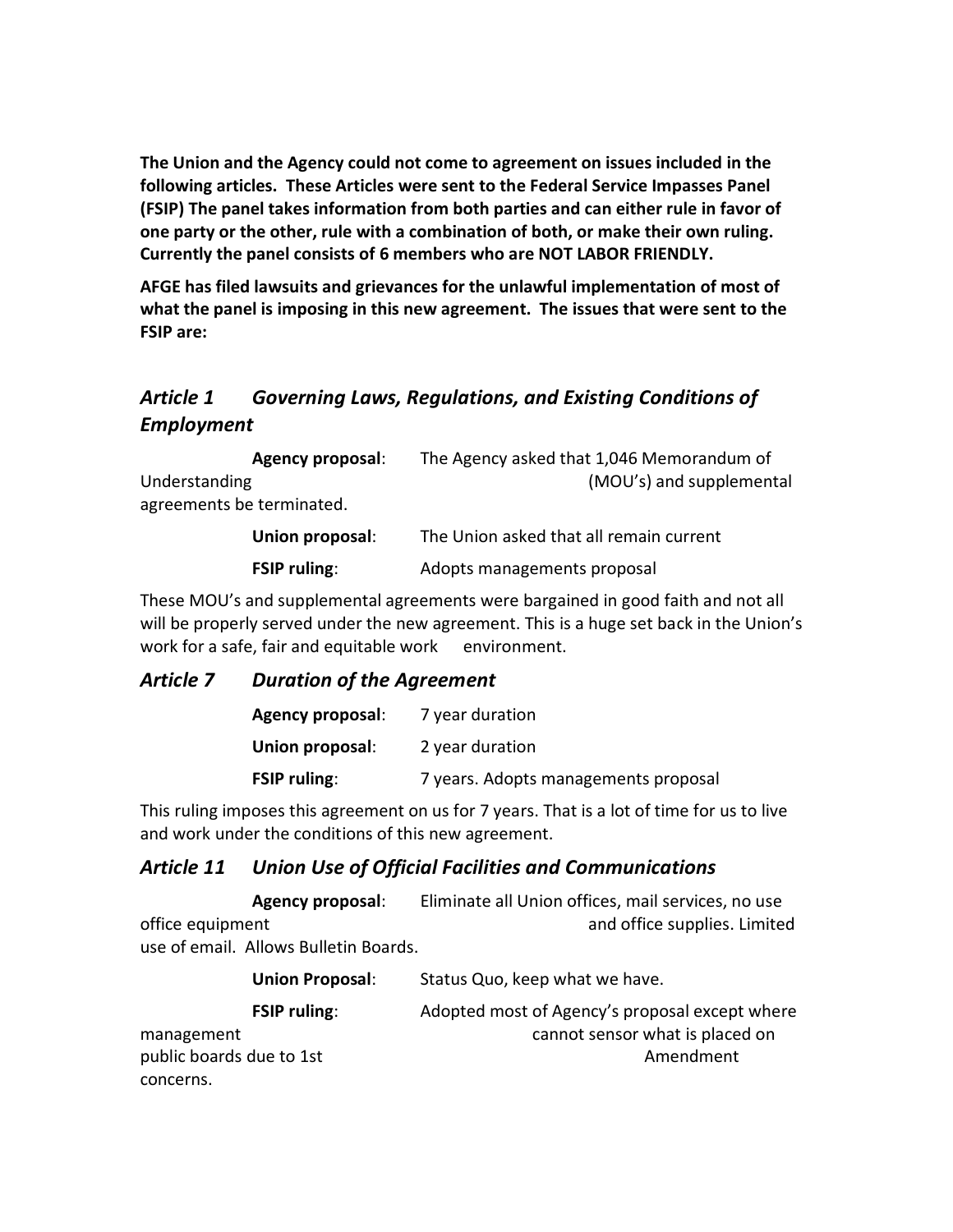Your Union representatives will not be as easily accessible as they have had been in the past, The Union will need to relocate their office to an outside location. You will only be able to access them thru personal email, text or phone calls. Your Union stewards CANNOT work from their desks. They will have extremely limited use of their government laptop for communication unless initiated by management and in the event of immediate representation needs

New Union contact information will be provided before we exit the building.

## *Article 13 Parking and Transportation*

**Agency proposal:** Agrees they must follow GSA guidelines involving parking. Agrees they must bargain over parking changes. States the Agency will pay the state of the state of transit subsidies if funding is available.

**Union proposal:** Keep current language over parking and transit subsidies.

**FSIP ruling:** Adopted the Agency language on parking. Adopted Union's language **Output Constructs** on parking subsidies "subject to availability of funds".

Those employees who take advantage of the transit subsidies may no longer have their transportation costs subsidized if funds are no longer available. Some employees are able to get a small subsidy if they get to work by bus, train, etc. This will largely affect those in large metropolitan areas although the WBDOC does have a few employees who are eligible because they utilize the town bus to get to work.

## *Article 21 Performance*

| <b>Agency Proposal:</b>                                                                          | Wants to prohibit grievances on performance                                                                  |
|--------------------------------------------------------------------------------------------------|--------------------------------------------------------------------------------------------------------------|
| based actions such as                                                                            | PACS scores.                                                                                                 |
|                                                                                                  | Does not want the                                                                                            |
| Union to be able to bargain over performance<br>management systems.                              |                                                                                                              |
| Union proposal:<br>what is measured<br>employee and supervisor<br>throughout the appraisal year. | Wants Agency to clearly define, clarify, and codify<br>and accurately assessed including<br>responsibilities |
| negotiated                                                                                       | Is opposed to the Agency limiting the scope of the<br>grievance procedure.                                   |
| performance                                                                                      | Wanted language added allowing bargaining over<br>management systems.                                        |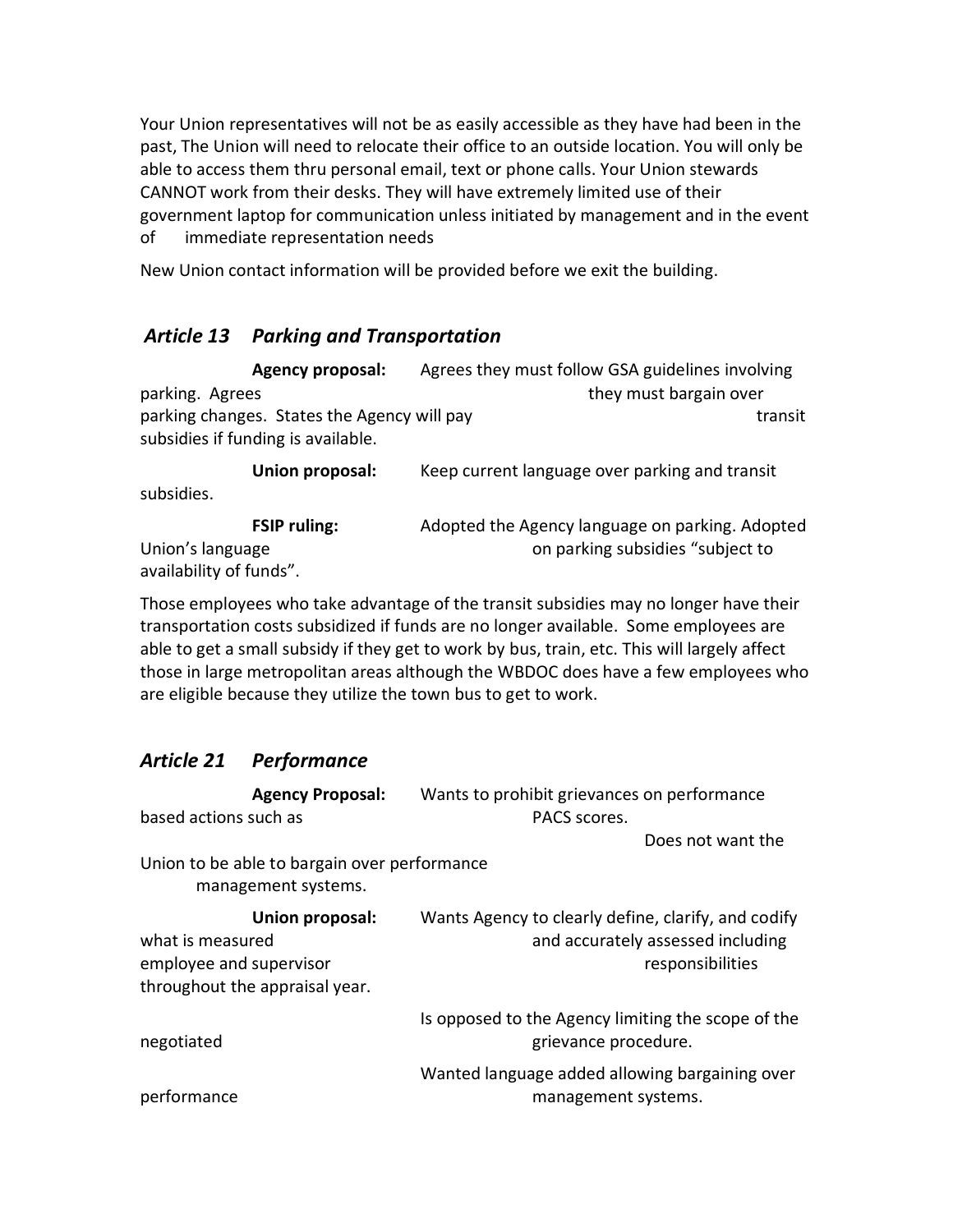**FSIP ruling:** Adopted Union's proposal/Rejects Agency proposal on limiting and the contract of the contract of the contract of the grievances.

Rejected Union language on bargaining.

Agency gets additional latitude with performance measures, but Union still allowed to grieve

performance based actions.

Performance appraisals are placed in electronic 7B. Paper copies will not be given to employees.

Section 7A-Performance Assistance (PS) plans—removed. There is no longer a PA plan to assist you with performance and training issues.

Section 7B Opportunity to Perform Successfully (OPS). Originally 120 plan has been reduced to 60 day plan. This could have been reduced to 30 days by FSIP as only 30 days is required by statute. Once on an OPS plan you have 60 days to improve or you can be terminated.

## *Article 23 Disciplinary and Adverse Actions*

| <b>Agency proposal:</b>                | Proposed to eliminate the ability to grieve |
|----------------------------------------|---------------------------------------------|
| removals, suspensions of               | more than 14 days, reduction                |
| in grades and pay, and furloughs of 30 | days. Claims                                |
| MSPB can handle these actions.         |                                             |

**Union proposal**: The employees are allowed due process and should have more than one venue to challenge actions. The MSPB does not have a quorum since Jan. 2017 and has no authority to hear cases.

**FSIP ruling:** Adopts Union proposal

Other changes: Added written counseling to Section 1 in addition to oral counseling. Written counseling to be placed in 7B file. Disciplinary records placed in 7B file to be removed after 1 year unless administrative need exists; ongoing litigation or pending disciplinary actions. We are still allowed to grieve disciplinary and adverse actions.

## *Article 24 Grievance Procedure*

**Agency proposal:** Eliminate the following from the grievance procedure: letters of counseling, any procedure: matter appealable to MSPB, written notice in the control of proposed actions, performance discussions, Performance plans,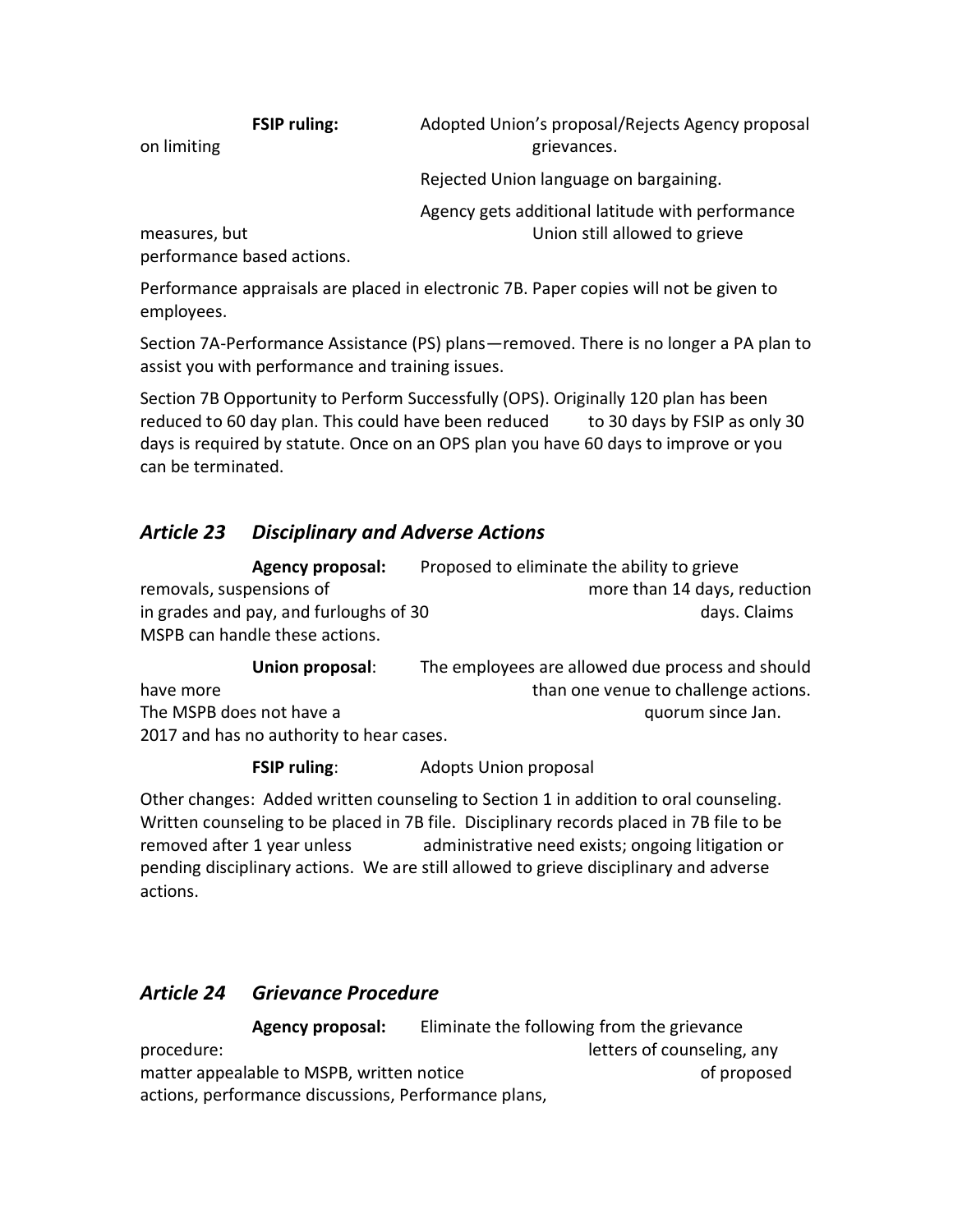|                                  |                     | workers comp, FLSA claims, Wage garnishments, cash awards,<br>incentive pay, QSI's or any awards, termination of union dues, |
|----------------------------------|---------------------|------------------------------------------------------------------------------------------------------------------------------|
| <b>PACS</b>                      |                     | ratings.                                                                                                                     |
| date of service<br>email or fax. | Union proposal:     | Status quo on all grievance procedures. Change the<br>method when filing a grievance by                                      |
|                                  | <b>FSIP ruling:</b> | Denied both proposals and left all at status quo.                                                                            |

The Panel rejected Agency's proposed grievance exclusions, including issues such as appraisals, awards, etc. Subsequent steps in a grievance should be filed within the specified timeframe regardless if a decision was rendered. The Union also convinced the Agency to allow electronic filing of union-management grievances and to implement electronic filing of employee grievances in 1 year.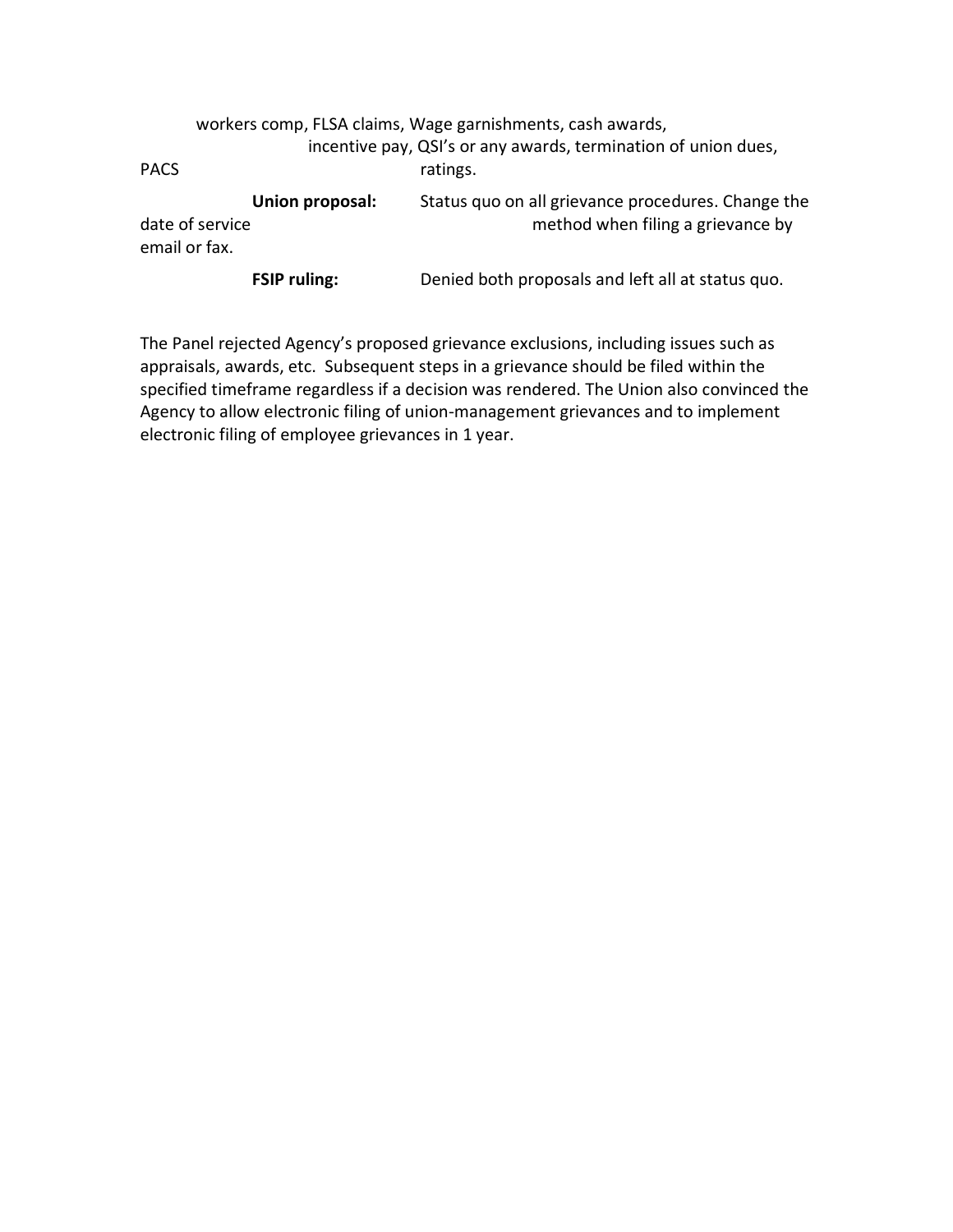## *Article 25 Arbitration*

**Agency proposal:** Proposed to eliminate agency requirement to pay travel and per diem for at least 2 of the uUion witnesses, who are Agency employees, in the employees, in an arbitration case. Duplicated proposals to eliminate subjects from arbitration as was listed under Article 24. **Union proposal:** The Union proposed to limit pre-arbitration discovery and motions. This is to maintain fair representation. The Agency has in the past has has has engaged in ex parte communications with arbitrators. The Union wishes to retain language to allow for expenses for witnesses who are agency employees. **FSIP ruling:** Adopted Agency language striking travel expenses for witnesses. Denied Agency arbitration exclusions covered under Article 24. Denied

Union proposal to exclude pre-arbitration matters. Union must pay for its witnesses for arbitrations, arbitrations can now have pre-hearing

motions; panel denied agency request for arbitration exclusions on performance and discipline issues. Both parties agreed to utilize FMCS for the arbitration panel process.

## *Article 26 Merit Promotion*

| <b>Agency proposal:</b>                                  | Wants more discretion on the Area of                           |
|----------------------------------------------------------|----------------------------------------------------------------|
| Consideration for vacancies.                             | For example, the normal                                        |
| area of consideration in Baltimore/                      | Washington                                                     |
| D.C/Falls Church HQ duty stations is                     |                                                                |
|                                                          | Baltimore/Washington D.C./Falls Church HQ wide. Prior language |
|                                                          | included the Philadelphia region.                              |
|                                                          | Is opposed to Union language that would prohibit               |
| selecting officials                                      | from relying on tests, questionnaires                          |
| or similar instruments in the                            | selection process.                                             |
| Union proposal:                                          | The Union wishes to retain current language on                 |
| areas of                                                 | consideration and add                                          |
| language for other areas to maximize                     |                                                                |
| advancement opportunities. Example: For positions in the |                                                                |
|                                                          | Northeastern PSC, the term SSA region-wide would include both  |
|                                                          | Boston and New York regions.                                   |
|                                                          | The Union proposes that those                                  |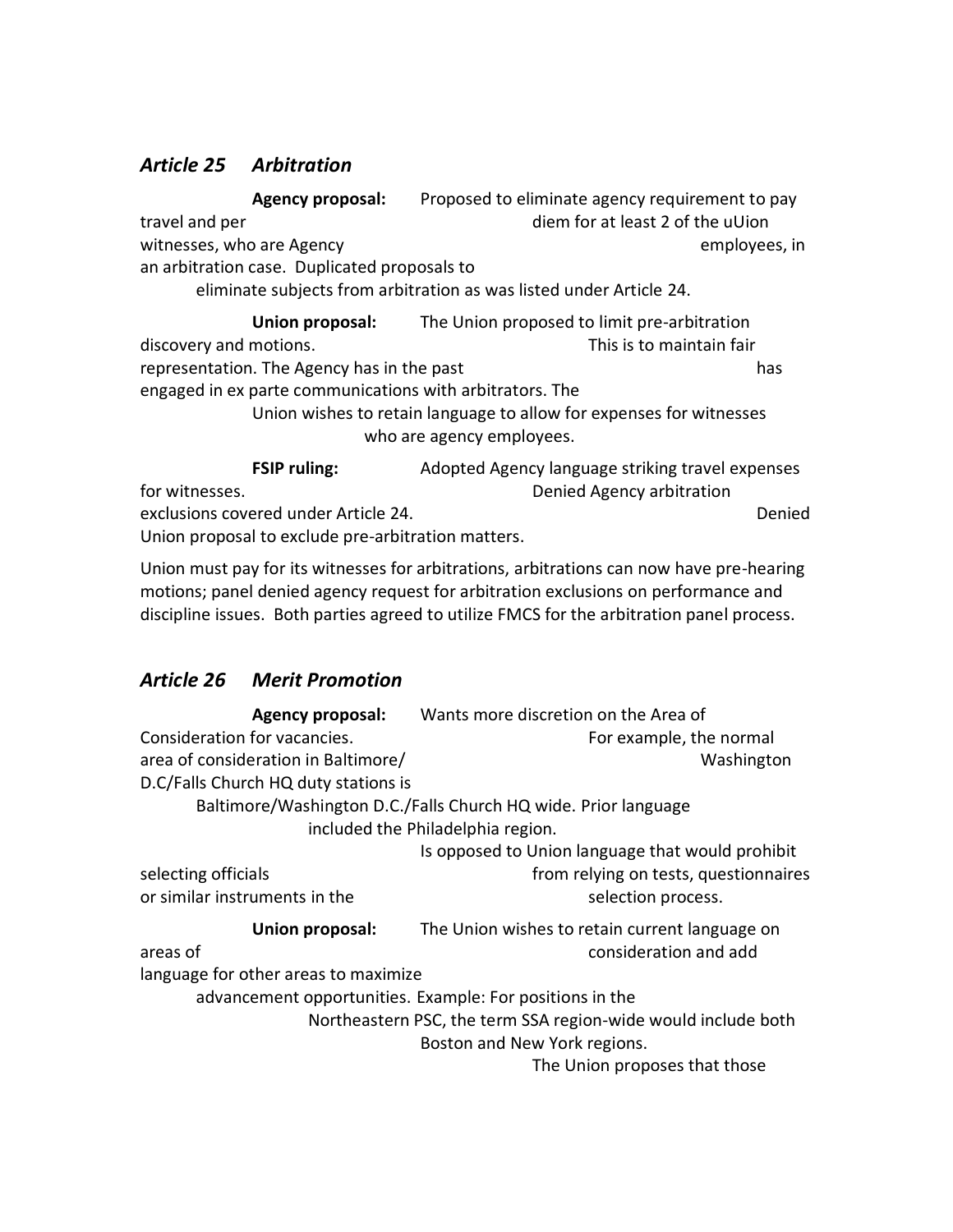employees on the Best Qualified List be listed by be listed by rank and not alphabetical order.

**FSIP ruling:** Adopts Agency proposal but modifies it to include Union language **on ranking of BQL**.

The Agency proposed and the Union agreed, at the negotiating table,that the IVOL process will no longer use PACS and awards scores to determine eligibility for the BQL. Selecting official may request that information during the selecting process.

## *Article 30 Official Time*

| <b>Agency proposal:</b>                                          | 50,000 Hours of official time bank nationwide.                      |
|------------------------------------------------------------------|---------------------------------------------------------------------|
| Users are capped at                                              | 650 hours or 250 hours depending                                    |
| on the number of reps who use                                    | time.                                                               |
|                                                                  | Counts EEO statutory rep time against                               |
| official time bank.                                              | Reps may                                                            |
| request up to 80 hours per year of LWOP for Union<br>activities. |                                                                     |
| Union proposal:                                                  | Reduce current bank from 250,000 hours to                           |
| 230,000 hours.                                                   | Keep 12 reps at 100%, 14                                            |
| reps at 1400 hours, 135 reps at 1040 hours,                      | all other users                                                     |
| at 520 hours.                                                    |                                                                     |
| EEO time is separate from official time.                         |                                                                     |
|                                                                  | LWOP for union activities is up to 1 year with no loss of benefits. |

**FSIP ruling:** Adopted Agency proposals in all areas.

Your Union's ability to fully represent you has been drastically cut. The Agency allowed us a little over 1 hour per Union member to represent you. Grievance cases have taken hours and hours for just one person. Research is needed and proposals and arguments have to be done in order to fully represent our members. Your Union reps have already volunteered their own free time to ensure that all employees are represented during this agreement.

## *Article 32 Veterans*

**Agency proposal:** The Agency proposed general, non-specific elements. Feels the bulk of the information is available on the Veterans website.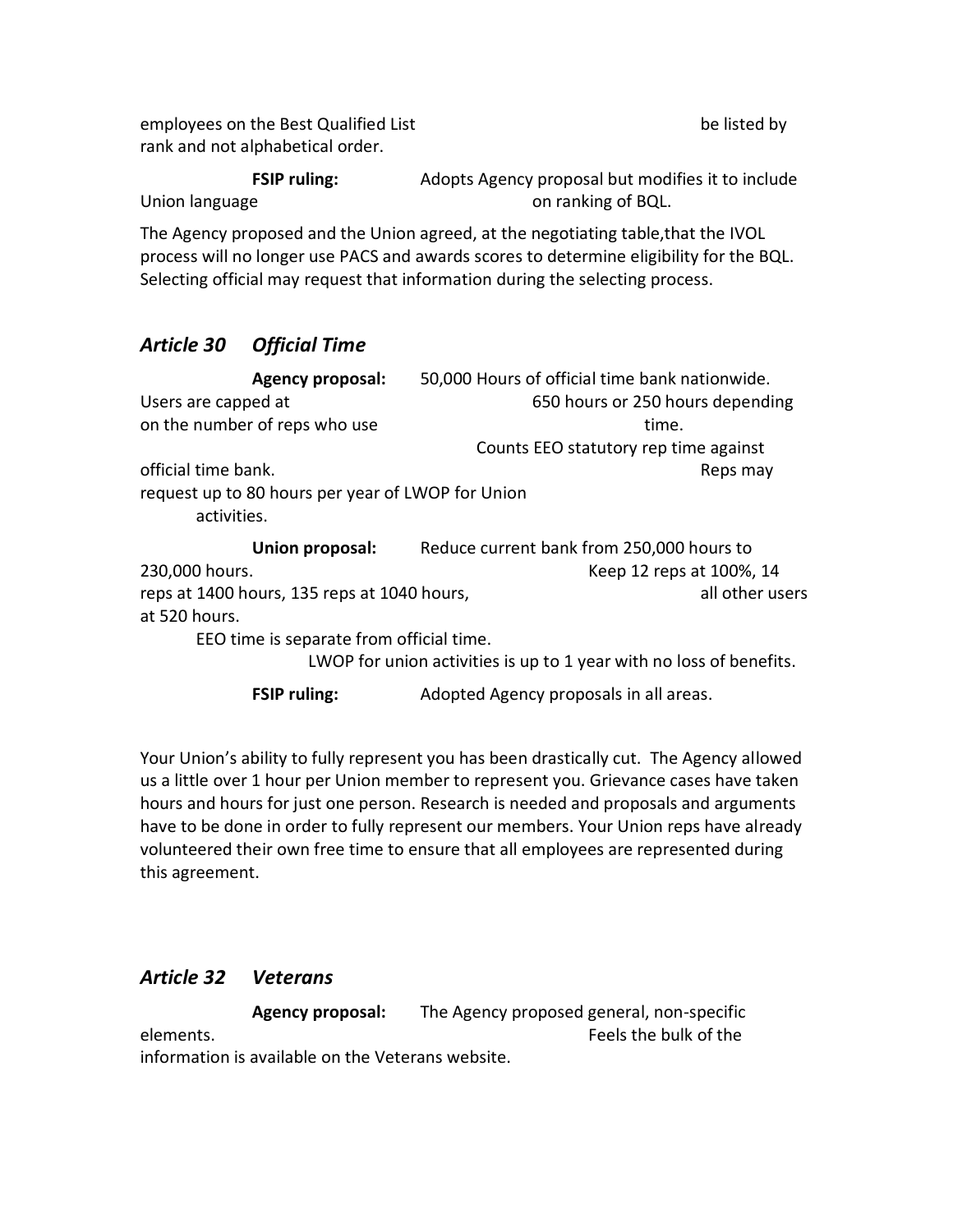**Union proposal:** Proposed broader information to be made available. Proposed information be made available outside the SSA firewall for access at home home.

**FSIP ruling:** Adopted the Agency proposal.

Although the panel granted the agency request for less specific information and less access to info in the Veterans article. This is a new article and the hope is that we can add more substance to it in the future.

#### *Article 41 Telework*

**Agency proposal:** Proposed that the Deputy Commissioners have total discretion to determine who can telework, the number of days they can telework (if any), the % of employees who can telework, if teleworking employees can work flexible schedules (549, credit, religious comp., etc.) and the ability to make changes to the schedules without negotiation. Require teleworkers to use certain technology at home. (AKA Skype) **Union proposal:** Mostly status quo. Added language that a person can telework at home during inclement weather, when the building is open, with management approval. Proposed "appendices" for each component as the Union is aware each component has different workload availability and needs. **FSIP ruling:** Adopted the Agency proposal with modifications. Added Union language that an employee can request (but not be entitled to) telework if the office is open but travel is hazardous. Also modified to reflect the Agency must comply with law such as the Work Schedules Act.

Deputy Commissioners can unilaterally exclude employees from telework. Employees will telework during office closures according to the Weather and Safety Leave Act that has already been in effect. Employees may request to telework when the office is